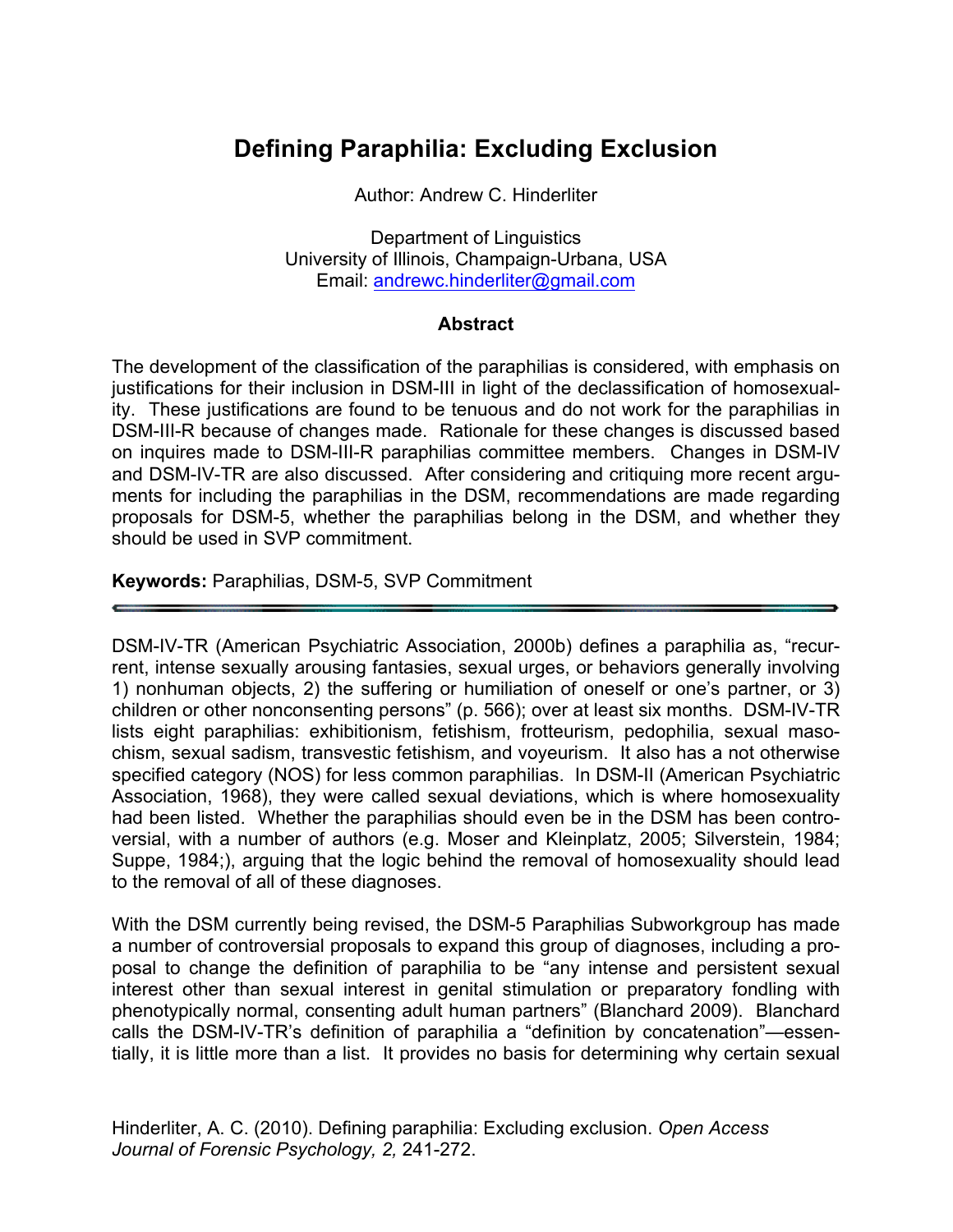interests should be labeled as paraphilias and does not even cover all of the paraphilia NOS diagnoses. He calls his proposed definition a "definition by exclusion"—it aims to define a range of so-called normative sexual interests and define paraphilia as any sexual interest other than that.

While this particular definition fails to define paraphilia as intended and could create serious forensic problems (DeClue, 2009; Hinderliter, in press-a), it serves as an occasion for reflection: Should the DSM attempt to define what are and are not "normative" sexual interests? If it should not, on what basis are the paraphilias included?

In this paper, I survey this class of diagnoses from DSM-I (American Psychiatric Association, 1952) to the present, focusing on the justifications for retaining them in light of the decision to remove homosexuality *per se* in 1973. Justifications for including them without a requirement of distress (unlike ego-dystonic homosexuality) in DSM-III (American Psychiatric Association, 1980) were given, but these were extremely tenuous and, even if accepted, they fail to justify the inclusion of the paraphilias in DSM-III-R (American Psychiatric Association, 1987) because of changes made from DSM-III to DSM-III-R. To understand the rationale for these changes, I contacted members of the DSM-III-R paraphilias committee, and these findings are reported. I then consider the empirical and (possible) ideological bases of these diagnoses, arguing that this further draws into question whether they should be in the DSM. Additional arguments that have been given for including various paraphilias in the DSM are considered, focusing attention of the reports of the DSM-5 Paraphilias Subworkgroup. Finding the basis for keeping the paraphilias in the DSM extremely tenuous, I make recommendations and consider the significance of my discussion of the paraphilias for their use in sexually violent predator (SVP) commitment.

### **Previous Definitions of Sexual Deviation(s)/Paraphilias in the DSM**

Bayer (1987) discusses how homosexuality came to be regarded as a mental disorder by psychiatry, noting that it was done without any scientific basis. However, the details of how it and the rest of the sexual deviations came to be in the DSM is an historical question on which little has been written. According to Money (1984), the eight paraphilias listed in DSM-III are there "because of their forensic history, rather than their pathology and therapeutic need" (p. 164).

The third edition of the Standard Classified Nomenclature of Diseases (Jordan, 1942) included the diagnosis "Psychopathic Personality with Pathologic Sexuality," and listed among the "symptomatic manifestations" homosexuality, erotomania, sexual perversion, and sexual immaturity (p. 106). DSM-I (American Psychiatric Association, 1952) calls this "sexual deviation" (a single diagnosis), instructing users to "indicate the pathological behavior: homosexuality, transvestism, pedophilia, fetishism, and sexual sadism (including rape, sexual assault, mutilation)" (p. 39). The description of sexual deviation can hardly be called a definition—it is defined in terms of "deviant sexuality"—yet the term "deviation" suggests deviation from some implicitly understood norm (i.e. a "defini-

Hinderliter, A. C. (2010). Defining paraphilia: Excluding exclusion. *Open Access Journal of Forensic Psychology, 2,* 241-272.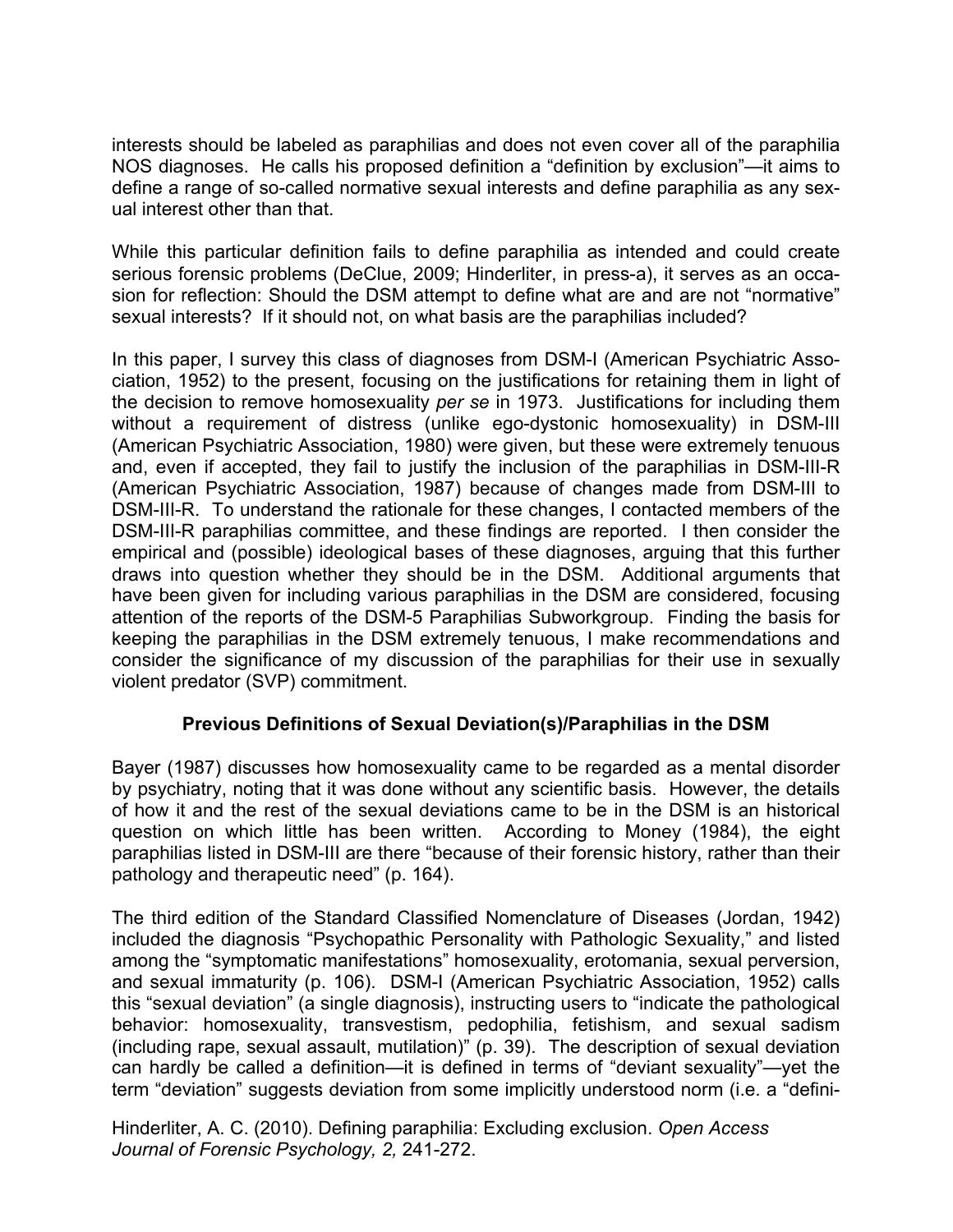tion by exclusion"). In DSM-I, sexual deviation is classified under sociopathic personality disturbance. This classification and the previous name of the diagnosis suggest that the reason these were first included in the DSM was the belief that such sexual interests were symptomatic of a serious personality disorder. Recently, even some defenders of having the paraphilias in the DSM (e.g. Krueger & Kaplan, 2002) claim that there are few, if any differences in terms of psychopathology between individuals with and without paraphilias (see also Berlin, 2000). If they are correct, and if a belief that "deviant" sexual interest indicated personality disorder is the reason that the Paraphilias were first included in the DSM, then these were first regarded as mental disorders because of a factual error. This would not necessitate their removal from the DSM, but it does suggest that whether they belong in the DSM needs to be reconsidered.

In DSM-II (American Psychiatric Association, 1968) they are named "sexual deviations" (plural),<sup>1</sup> and each sexual interest mentioned became a separate diagnosis. DSM-II's definition of this category can be seen as a "definition by exclusion" in the italicized words:

This category is for individuals whose sexual interests are directed primarily toward objects *other than* people of the opposite sex, toward sexual acts *not usually associated with* coitus, or toward coitus performed under *bizarre* [emphasis added] circumstances, as in necrophilia, pedophilia, sexual sadism, and fetishism. Even though many find their practices distasteful, they remain unable to substitute normal sexual behavior for them. This diagnosis is not appropriate for individuals who perform deviant sexual acts because normal sexual objects are not available to them. (p. 44)

The term "sexual interests not primarily directed toward" is not unlike the interpretation of "intense and persistent sexual interest" that Blanchard (2009) ascribes to his proposed definition.<sup>2</sup> If "of the opposite sex" is removed, and "coitus" is replaced with "genital stimulation," the two definitions are remarkably similar, with the primary difference being that Blanchard's definition focuses attention on the type of partner (i.e. "phenotypically normal consenting adult human partners"), whereas the DSM-II's definition seems to subsume this in the phrase "bizarre circumstances" as seen above in the examples following that phrase.

 $1$  In an article introducing DSM-II that explains changes from DSM-I to DSM-II, Spitzer and Wilson (1968) note the change from a single diagnosis of *sexual deviation* to a category of diagnoses, but they use the term *sexual deviation* rather than the plural in their list of DSM-II diagnoses, suggesting that too much should not be read into the change from singular to plural.

<sup>2</sup> Blanchard (2009) asks, "[Intense] compared to *what?* [Intense] compared to *nonexistent*, or [intense] compared to *normophilic* interest?" [emphasis in original]. He answers that it means intense compared to normophilic interests. Hinderliter (in press-a) notes that this makes the intended meaning more similar to "sexual preference" than "intense and persistent sexual interest."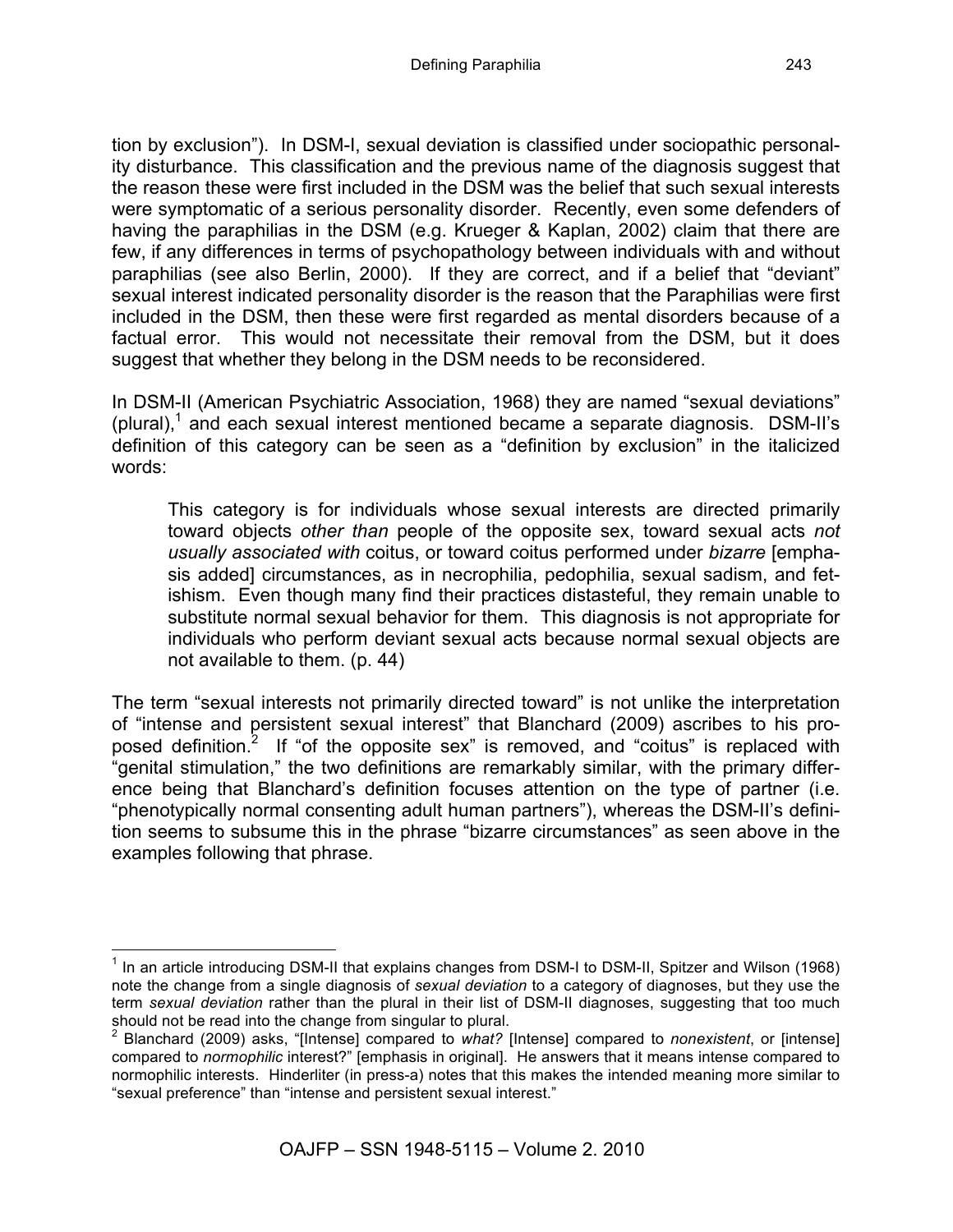What is significant about these similarities is that, beginning with the seventh printing of DSM-II (American Psychiatric Association, 1974), the diagnosis "sexual orientation disturbance" is included, and the category of sexual deviations had a footnote:

This term and its definition are inconsistent with the change in thinking that led to the substitution of **Sexual Orientation Disturbance** for **Homosexuality** [emphasis in original] in [the list of diagnoses under Sexual Deviations]. However, since no specific recommendations were made for changing this category or its definition, this category remains unchanged for the time being. (p. 44)

Clearly, "other than people of the opposite sex" is inconsistent with that decision, but this would not explain why the term "sexual deviations" itself is inconsistent with that change in thinking. The reason seems to be that simply deviating from some "normal sexuality" is not sufficient justification for inclusion in the DSM.

### **Toward DSM-III: Declassifying Homosexuality and Defining Mental Disorder**

A key part of the removal of homosexuality *per se* in 1973 involved defining "mental disorder." Wanting to declassify homosexuality, but knowing that there would not be enough political support if doing so required saying that homosexuality was just as normal as heterosexuality, Robert Spitzer aimed to define homosexuality out of the DSM. He read through the DSM-II and tried to find something that everything but homosexuality had in common (Bayer 1987, pp. 127-8; Drescher, 2003). He concluded that, except for homosexuality and maybe some of the other sexual deviations, all of the diagnoses in DSM-II "regularly caused subjective distress or were associated with generalized impairment in social effectiveness or functioning. It was argued that the *consequences* of a condition, and not its *etiology* [emphasis in original] determined whether the condition should be considered a disorder" (Spitzer and Williams, 1982, p. 16). Since many homosexual individuals were socially functional and not distressed by their homosexuality, homosexuality *per se* was not a mental disorder. The diagnosis of sexual orientation disturbance for people distressed about homosexual desires was created as a politically viable compromise (Bayer, 1987).

One criticism of the move to remove homosexuality *per se* from the DSM was that the same logic would lead to the removal of the other sexual deviations. In a debate with Robert Spitzer published in the New York Times (Anonymous, 1973), Irving Bieber said that he did not think homosexuality was a mental disorder, but that it should be kept in the DSM, which, he stated, "contains other conditions [that do not satisfy Dr. Spitzer's definition] that I don't consider mental disorders either, such as voyeurism and fetishism." Spitzer's response is telling: "I haven't given as much thought [as Dr. Bieber] to the problems of voyeurism and fetishism, and perhaps that's because the voyeurists and fetishists haven't organized themselves and forced us to do that" (p. 109, brackets in original).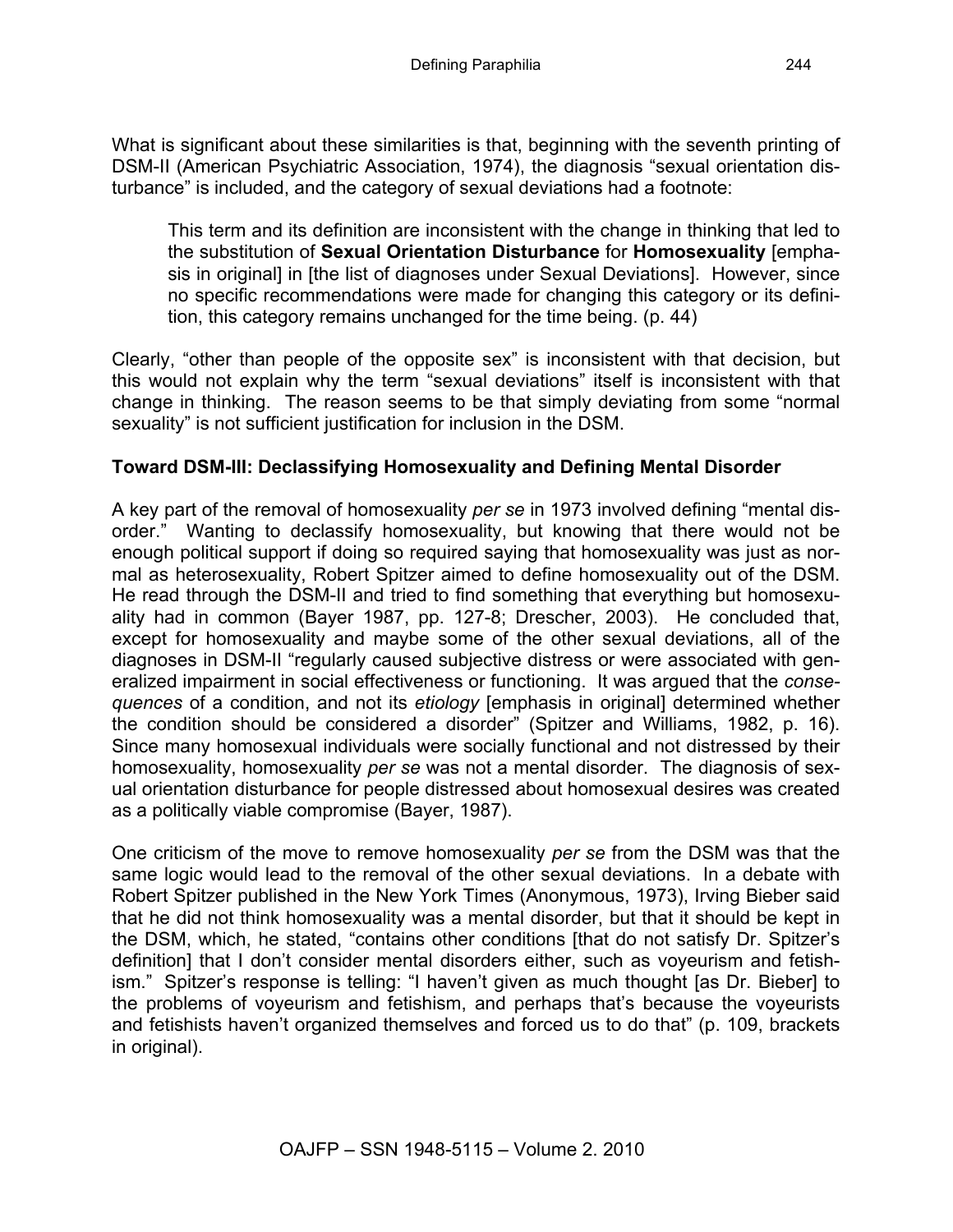Not only did those opposed to the declassification of homosexuality believe that the same logic would also imply the sexual deviations more generally should be declassified, Silverstein (2009) writes that this was "the long range goal of the [gay] activist committee" (p. 161) that met with the nomenclature committee in February 1973. He recently expressed explicitly what had been implicit in his argument there: "If there was no objective, independent evidence that a homosexual orientation is in itself abnormal, then what justification was there for including any of the other sexual behaviors in DSM?" (p. 162).

In working on DSM-III, Spitzer himself seems to have recognized this point. Describing work following the formation of a new Task Force on Nomenclature and Statistics, founded in 1975 and that Spitzer chaired, Spitzer and Williams (1982) write:

It became necessary to reconsider the appropriate boundaries of mental disorder. [One reason was that,] if the concepts used to resolve the homosexuality controversy were applied to such conditions as necrophilia (sexual attraction to dead bodies) or fetishism (sexual attraction to inanimate objects), commonly accepted as mental disorders, there would be startling results: Necrophilia and fetishism would only be considered disorders if the individuals with the conditions were distressed by them! Otherwise, such conditions would merely be considered normal variations of sexuality. (p. 17)

The exclamation point and the assumed force of this *reductio* suggest that the real reason for including these in DSM-III is not science, clinical utility, or even the DSM-III's definition of mental disorder, but a gut feeling that these are strange and/or bad.

The attempts of Spitzer, Williams, Skodol (1980), Spitzer (1981a), and Spitzer and Williams (1982) to justify including the sexual deviations in DSM-III, renamed paraphilias, are sometimes convoluted and not always consistent with each other or with how DSM-III defined paraphilia. All three of these articles discuss the matter after quoting DSM-III's definition of mental disorder, which I quote here:

In DSM-III each of the mental disorders is conceptualized as a clinically significant behavioral or psychological syndrome or pattern that occurs in an individual and that is typically associated with either a painful symptom (distress) or impairment in one or more important areas of functioning (disability). In addition, there is an inference that there is a behavioral, psychological, or biological dysfunction, and that the disturbance is not only in the relationship between the individual and the society. When the disturbance is *limited* [emphasis in original] to a conflict between an individual and society, this may represent social deviance, which may or may not be commendable, but is not by itself a mental disorder. (American Psychiatric Association, 1980, p. 6)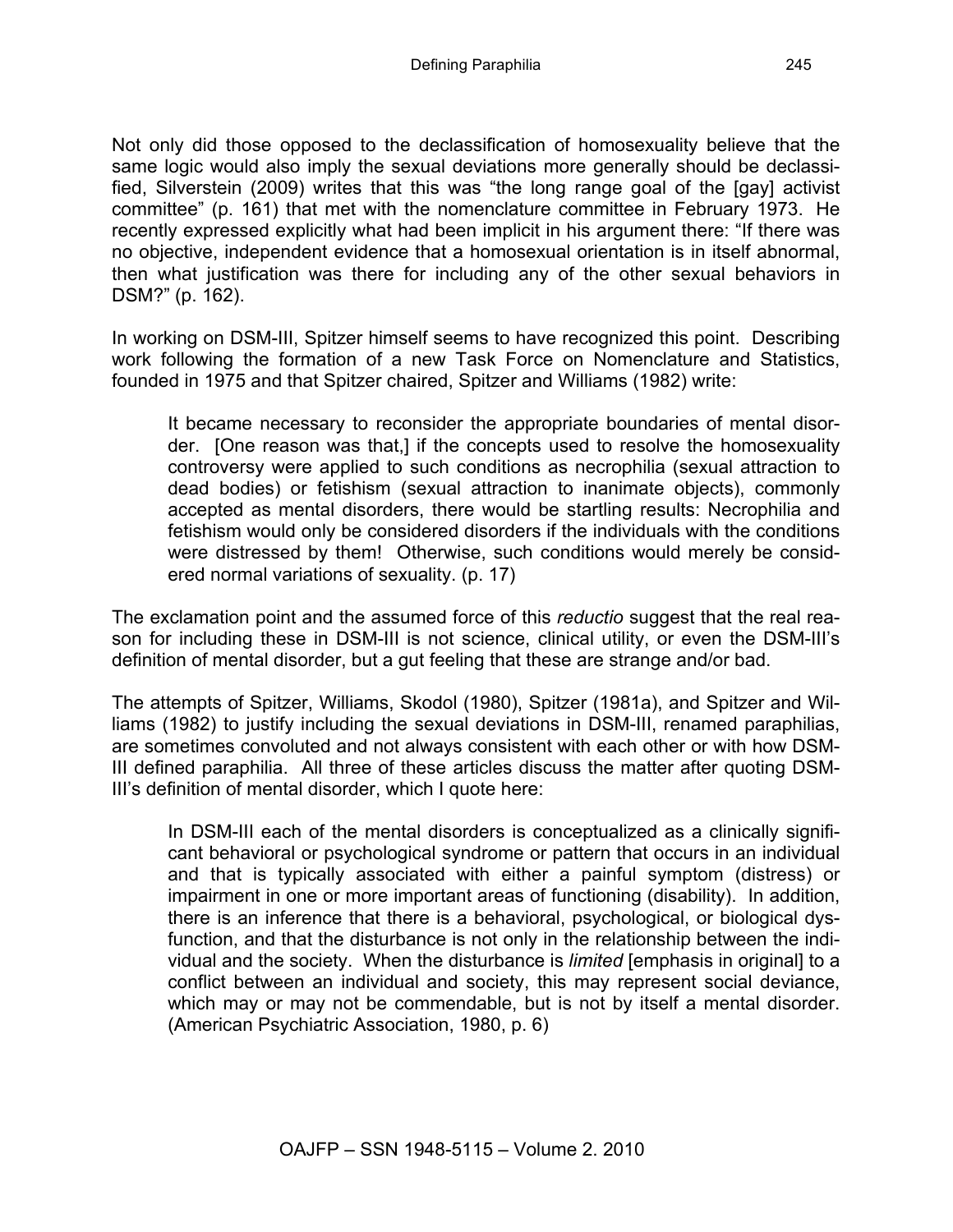Spitzer and Williams (1982) comment:

Almost all of the disorders in DSM-III are associated with subjective distress or some impairment of functioning. However, some disorders, such as the Paraphilias, are not always; hence the statement *typically* [emphasis in original] associated with either a painful symptom (distress) or impairment in one or more important areas of functioning. (p. 20)

They later highlight the phrase "there is an inference that there is a behavioral, psychological, or biological dysfunction" and write:

This central concept was useful in justifying the inclusion in the DSM-III classification of the Paraphilias whether or not they were accompanied by distress. The key feature of a Paraphilia, that is, the need for either implicit or explicit coercion (for example, exhibitionism) or inanimate objects (for example, fetishism or necrophilia) reflects a dysfunction in the process of normal psychosexual development. (p. 21)

Under this logic, the paraphilias only fit the DSM-III's definition of mental disorder because the word "typically" allows for exceptions and an assumption of some developmental theories that these represent pathological development: That is, they are mental disorders because they are. This circular logic could be used to justify regarding any form of social deviance as a mental disorder as long as there is the will to pathologize it—regardless of whether it causes the individual distress or impairment.

Sadler (2005) suggests that much of the literature on defining mental disorder may "primarily [be] a response to the challenge of Thomas Szasz and like-minded thinkers . . . who claimed that mental disorders and 'mental illness' were metaphorical concepts whose primary purpose was to regulate the social deviant" (p. 175). $3$  This would make Spitzer and Williams' (1982) reasoning particularly troubling: If such logic is accepted, the DSM's definition of mental disorder fundamentally fails to counter the claims of antipsychiatry. Also troubling is that Spitzer, Williams, and Skodol (1980) give an entirely different explanation of how the paraphilias (and the sexual dysfunctions) fit DSM-III's definition of mental disorder:

The concepts contained in this definition were helpful in deciding that it was not necessary to require distress before a psychosexual dysfunction, such as Inhibited Sexual Excitement (frigidity, impotence), would be diagnosed. Similarly, it was helpful in deciding that the diagnosis of such Paraphilias (Sexual Deviations in *DSM-II*) as Fetishism and Exhibitionism also need not require distress. The

 $3$  Spitzer and Endicott (1978) had proposed a definition of mental disorder that aimed to define medical disorder and make mental disorders a subset of that. Responding to the alarm this created for many psychologists, Spitzer (1981b) said that the intention had been to "convince . . . Szaszians that psychiatry was a legitimate branch of medicine" (p.33).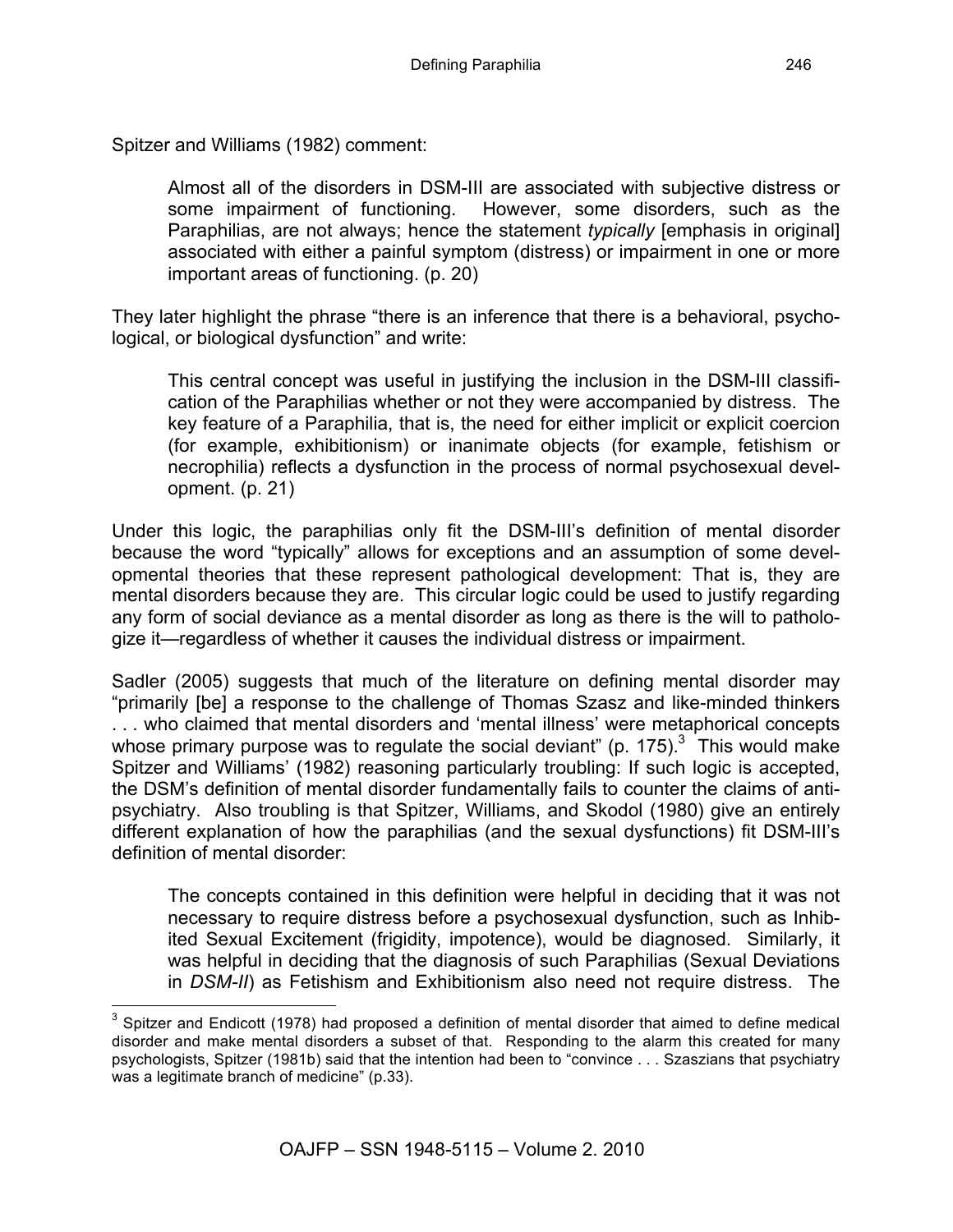task force concluded that inability to experience the normative sexual response cycle (as in frigidity or impotence) represented a *disability* in the *important area*  [emphasis in original] of sexual functioning, whether or not the individual was distressed by the symptom. The same logic applied to the requirement or preference for inanimate objects (as in Fetishism) or bizarre acts (as in Exhibitionism) for sexual arousal. (p. 153-154)

According to this and Spitzer (1981a), the rationale for including the paraphilias and the sexual dysfunctions in DSM-III was the same. The logic only works if the paraphilic interest is necessary (or strongly preferred) for sexual arousal. The DSM-III's definition of paraphilia said it had to be necessary for sexual arousal (and not merely preferred): "The essential feature of disorders in this subclass is that unusual or bizarre imagery or acts are necessary for sexual excitement" (American Psychiatric Association, 1980, p. 266). While this says, "imagery or acts," only pedophilia and zoophilia involve sexual fantasy in their diagnostic criteria; the other diagnoses focus only on sexual behaviors. DSM-III claimed that paraphilias "interfere with the capacity for reciprocal affectionate sexual activity" (p. 261). Whether this is true is questionable, as noted by Suppe (1984), who highlights another serious problem with the paraphilias in DSM-III: None of the paraphilias in DSM-III fit DSM-III's definition of paraphilia. Rather than require that some sexual interest be "necessary" for sexual arousal, most diagnoses only require that it be the "repeatedly preferred or exclusive method/mode of achieving sexual excitement." Exhibitionism did not even require that, and transvestism only required "recurrent and persistent cross-dressing . . . that during at least the initial phase of the illness is for the purpose of sexual excitement" (p. 269).

The assumption of the sexual-response cycle as a universal norm is itself deeply questionable (Davis, 1998; Tiefer, 2004) because of methodological and sampling problems with Masters and Johnsons' work (highly influential when DSM-III was written); because of the large cross-cultural variation in sexual norms; and because it is not clear why it should be normative for everyone to want to have and to enjoy sex. Recent work on asexuality, which is often defined in terms of experiencing little or no sexual attraction, challenges the pathologization of asexuality (e.g. Scherrer, 2008; Hinderliter, 2009; Carrigan, in press; Kim, in press), and some regard asexuality as a non-pathological variation of human sexuality, further challenging any universal sexual norm. This would mean that the DSM-III's justification for including the paraphilias was questionable, both theoretically (is lack of interest in [the right kind of] sex really a disability?) and empirically (does having a paraphilia impair ability to have a reciprocal sexual relationship?) and was not consistently applied so that it would still provide no justification for including exhibitionism or transvestism.

### **DSM-III-R**

In DSM-III-R's definition of mental disorder, the word "typically" was removed, and a sentence was added requiring that, for a condition to be a disorder, "Whatever its original cause, it must currently be considered a manifestation of a behavioral, psychologi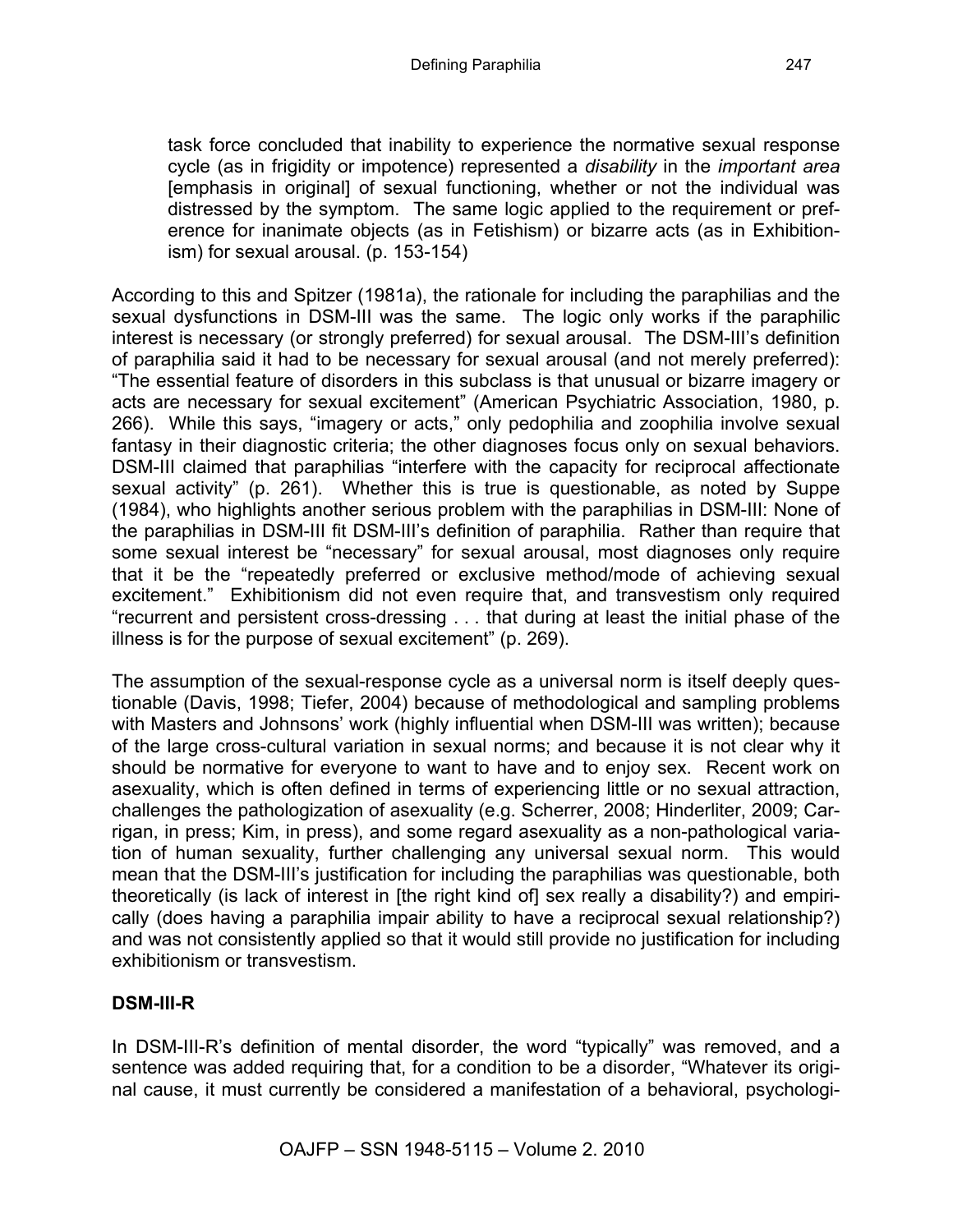cal, or biological dysfunction in the person" (p. xxii). Because of these two changes, Spitzer and Williams' (1982) justification for including the paraphilias in the DSM fail to apply.

There were three major changes made across the paraphilias. First, the focus of the diagnostic criteria shifted from sexual behaviors to sexual fantasies and sexual urges. Second, a Criterion B was added to each diagnosis requiring that "the person has acted on these urges, or is markedly distressed by them." Third, the definition of paraphilia changed so that the sexual interest had to be intense and recurrent rather than necessary (or preferred) for sexual excitement. Because of this third change, the paraphilias also failed to meet Spitzer, Williams, and Skodol (1980) and Spitzer's (1981a) already tenuous justification for their inclusion in the DSM.The differences between DSM-III and DSM-III-R's definition of paraphilia can be seen by comparing the following paragraph in the introduction to the paraphilias and its revision:

- (DSM-III) The imagery in a paraphilic fantasy or the object of sexual excitement in a Paraphilia is frequently the stimulus for sexual excitement in individuals without a Psychosexual Disorder. For example, women's undergarments and imagery of sexual coercion are sexually exciting for many men; they are paraphilic only when they become necessary for sexual excitement. (p. 267)
- (DSM-III-R) The imagery in a paraphilic fantasy is frequently the stimulus for sexual excitement in people without a Paraphilia. For example, women's undergarments are sexually exciting for many men; such fantasies and urges are paraphilic only when the person acts on them or is markedly distressed by them. (p. 279)

The changes from DSM-III to DSM-III-R are among the most significant changes to this class of diagnoses from DSM-III to the present, yet there is no DSM-III-R sourcebook and I have found only two brief explanations for any of the changes in the literature. To understand the rationale for these changes, I contacted members of the DSM-III-R Paraphilias committee about the matter. DSM-III-R lists nine people as having been on this committee, including Robert Spitzer and Janet Williams, who were on all of the DSM-III-R committees. After explaining the reason for my inquiry, I asked each person about the rationale for the increased focus on sexual fantasy, the rationale for the change from relative to absolute sexual interest, and whether there was much discussion on if or why these diagnoses should be in the DSM, especially with respect to the added Criterion B.<sup>4</sup> In some cases follow-up questions were asked. Five people responded, four of whom provided at least some information relevant to my inquiries and the fifth did not remember. Of these four, three corresponded by email and one via a 15-minute telephone interview. All acknowledged problems stemming from faded

 $4$  Initially, I only contacted two members, and based on this (and finding the responses were quite fragmentary) I sent a modified list of questions to all other members. The first two members contacted, were sent the modified set of questions some time later.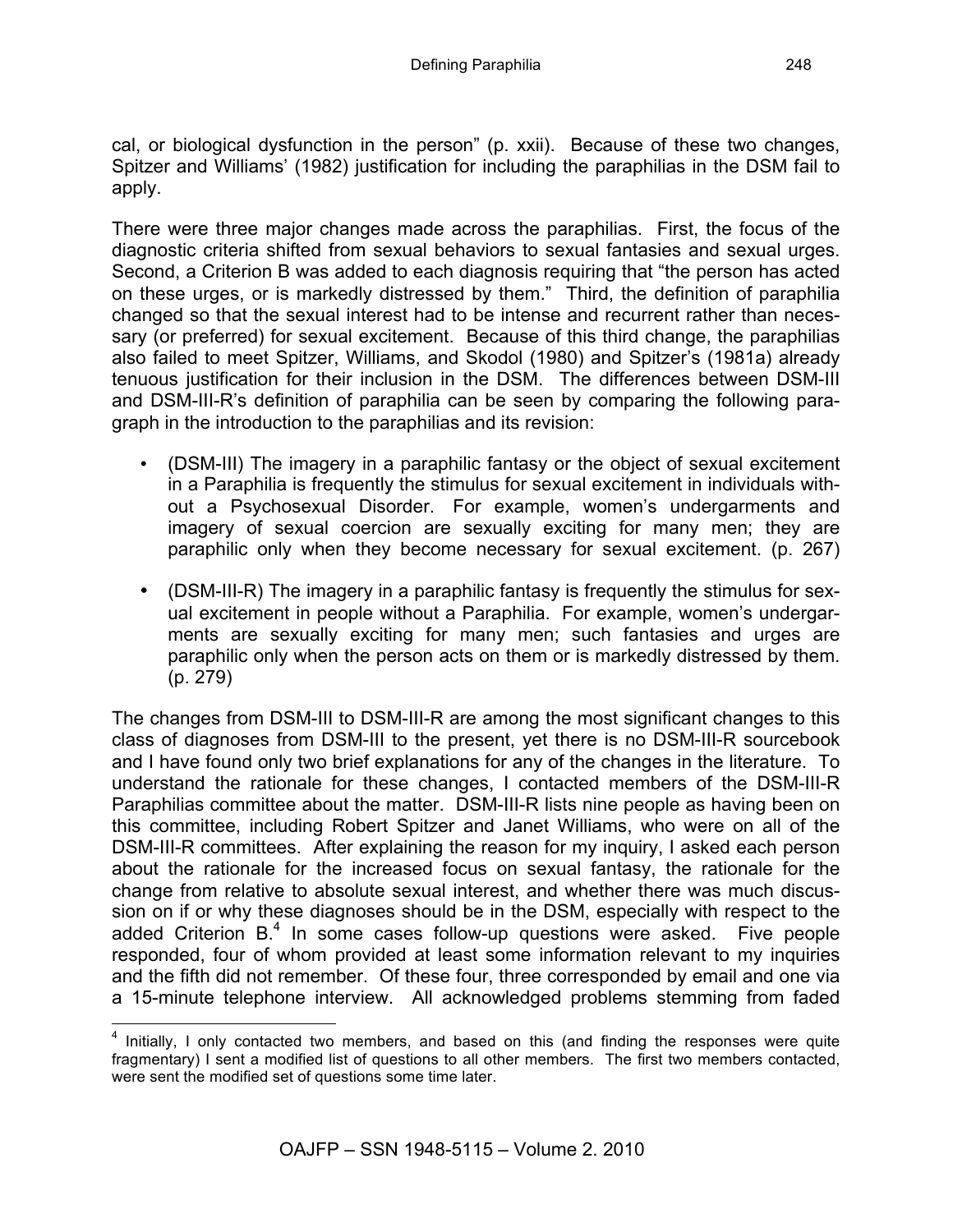memory, so what I was able to find out was fragmentary but substantive. All responses directly bearing on my three main questions are summarized below.

## **From relative to absolute sexual interest.**

Kurt Freund's courtship-disorder hypothesis (e.g. Freund & Blanchard, 1986) was influential at the time, and Gene Abel (Abel, Becker, Cunningham-Rathner, Mittelman, & Rouleau, 1988), a member of the DSM-III-R Paraphilias subcommittee, had done work indicating that many people had multiple paraphilias, yet if defined in relative terms, only the most arousing paraphilia can be diagnosed (R. Knight, personal communication, February 8, 2010).<sup>5</sup> Additionally, the term "sexual preference" implies choice, which was felt to be inappropriate (F. Berlin, personal communication, February 16, 2010.) Abel (1989) writes that the requirement of paraphilic acts or imagery being necessary for sexual excitement was "an inappropriate restriction on the criteria for inclusion as a paraphilia [because] most individuals who commit paraphilic acts can also perform nonparaphilic sexual behaviors without the concomitant use of paraphilic fantasies or images" (p. 1069). V. Quinsey (personal communication, June 29, 2010) could not recall the reason for this change and thought that it must have been a mistake.

## **Focus on sexual fantasy.**

The increased focus on sexual fantasy happened because research at the time indicated that sexual fantasy played an important role in maintaining Paraphilias (D. Barlow, personal communication, February 6, 2010). The distinction between sexual preference and sexual behavior was recognized, but phallometric data indicated a strong link between paraphilic fantasies and behaviors (V. Quinsey, personal communication, June 29, 2010). Also, the term "intense" is somewhat problematic. If asked to define heterosexuality or homosexuality, people are likely to have difficulty; they are probably unlikely to use the term "intense," but are likely to give answers in terms of desires and sexual fantasy (F. Berlin, personal communication, February 16, 2010).

# **Criterion B and the question of mental disorder.**

Regarding the addition of Criterion B, a requirement of distress was not included because many sex offenders, possibly most, are not distressed about their actions, even though these cause considerable distress to others (V. Quinsey, personal communication, February 5, 2010). According to Spitzer and Wakefield (1999), these criteria were added to deal with the problem of false positives in light of the difficulty of drawing a line between normative sexual interests and pathological ones. F. Berlin (personal communication, February 16, 2010) said that these criteria were added

<sup>&</sup>lt;sup>5</sup> There are at least two ways around this issue while still defining paraphilia in relative terms. One is to define them relative to "normative" sexual interests rather than relative to any sexual interest. The other is when multiple paraphilic interests are combined in one sexual interest as in someone primarily sexually interested in watching unsuspecting prepubescents in locker-rooms.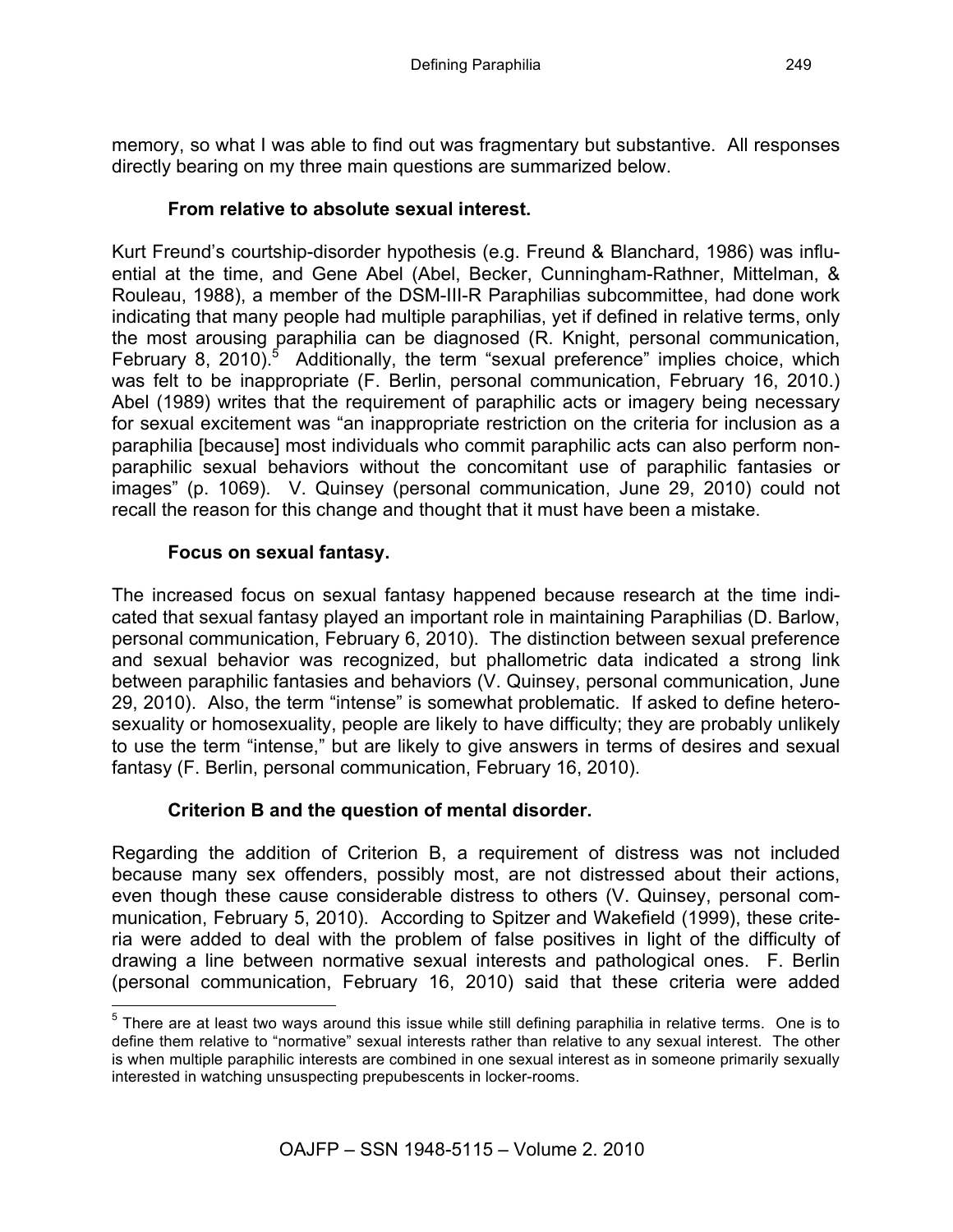because simply being different is not a disorder. However, it is important to be able to provide treatment to those who want it; thus, according to DSM-III-R, someone sexually attracted to children who has never acted on this attraction and has no difficulty restraining those desires does not have a mental disorder, whereas someone who has acted on those desires, or who is distressed by them and seeks clinical help in resisting those urges, does. He also said that the same Criterion B was used for all the paraphilias because of a desire to have consistency in DSM-III-R across all diagnoses in any given category. Similarly, V. Quinsey's opinion is that the inclusion of the paraphilias was connected to a belief that sex offenders were treatable. The paraphilias were considered pathological primarily because of a belief that they caused harm to others and to society in general. Distress was not required for a diagnosis because many sex offenders, possibly most, are not distressed about their behavior, although it causes distress to others (personal communication, February 5, 2010; June 29, 2010). D. Barlow (personal communication, February 6, 2010) felt that it was obvious that the paraphilias met the DSM's definition of mental disorder.

### **Discussion of changes and rationale.**

Blanchard (2009) discusses the change from relative to absolute sexual interest and indicates a preference for DSM-III's use of relative sexual interest, writing that this is how his lab has viewed it. In other contexts, the distinction between defining paraphilias in terms of absolute versus relative sexual interests is confused or ignored. For instance, Thornton (2010) argues for including Paraphilic Coercive Disorder in DSM-5, proposing diagnostic criteria that define it in terms of absolute sexual interest, yet most of the evidence he cites to support this, including this diagnosis in DSM-5, are phallometric studies that operationalize paraphilias in terms of relative sexual arousal. Abel's (1989) justification for this change—that many people who engage in paraphilic acts can also engage in non-paraphilic acts—was not a novel finding: DSM-III explicitly recognized this fact and stated that, in such cases, the sexual interests were nonpathological. Neither was the existence of people with multiple paraphilic interests a novel finding. ICD-9 (World Health Organization, 1977) defines Sexual Deviation similarly to DSM-II, but includes the following statement: "It is common for more than one anomaly to occur together in the same individual; in that case the predominant deviation is classified" (p. 196).

Claiming that the sexual interest is a mental disorder if the person has acted on it makes much more sense for pedophilia than it does for fetishism. Using the same Criterion B for both suggests that the members of the DSM-III-R paraphilias committee were much more interested in the criminal paraphilias than in the non-criminal ones, which is consistent with the committee's membership.

### **DSM-IV to the Present**

In DSM-IV, the definition of paraphilia was changed to remove any language of unusual, bizarre, or normative sexual interests/arousal patterns. These terms raise the problem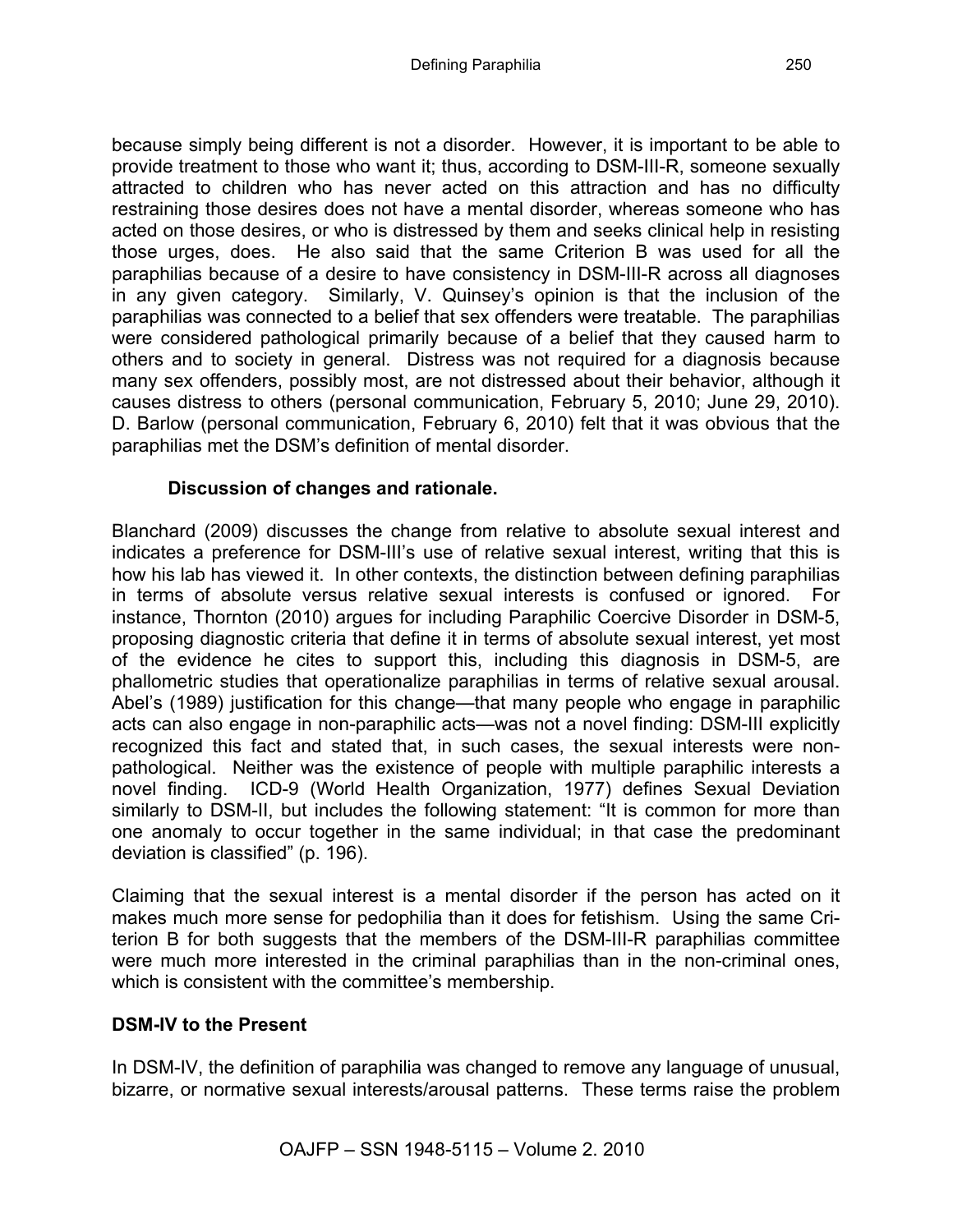of identifying what is normative sexuality, and, as First and Halon (2008) explain, "DSM-IV sidestepped this thorny question by completely avoiding the normal/abnormal dichotomy and instead adopted a definition constructed to cover the specific paraphilias included in it" (p. 445). <sup>6</sup> The definition of paraphilia being proposed for DSM-5 clearly does not try to sidestep this thorny issue.

From DSM-III-R to DSM-IV, for all the paraphilias, the language of "recurrent intense sexual urges and sexually arousing fantasies" was changed to "recurrent, intense sexually arousing fantasies, sexual urges, or behaviors." This change was made with the intention that the meaning of "acted on it" of DSM-III-R's Criterion B would be present in "or behaviors" in Criterion A, allowing Criterion B to use wording standard for clinical significance criteria, which were added to most of the diagnoses in DSM-IV; also "behaviors" was intended to emphasize that people usually come to clinical attention because of behaviors. First and Halon (2008) claim that these changes would have no effect on caseness: "It was assumed that both the DSM-III-R wording and the DSM-IV wording would identify exactly the same set of individuals as having a paraphilia" (p. 447). First and Frances (2008), editor for DSM-IV and chair of the DSM-IV Task Force, respectively, state that this change was a mistake and that it has allowed some forensic evaluators to diagnose people with paraphilias solely on the basis of sexual offenses, which "blurs the distinction between mental disorder and ordinary criminality" (p. 1240). This was not the intention. Accompanying the addition of "behaviors," the "and" of DSM-III-R's definition of paraphilia was changed to "or." Other than this, the only change to any individual diagnosis was the addition of the specifier "With Gender Dysphoria for Transvestic Fetishism" (for explanation, see Schmidt, Schiavi, Schover, Segraves, & Wise, 1998).

Because Criterion B no longer included the phrase "has acted on it," a small-scale public relations disaster for the American Psychiatric Association resulted as some conservative groups felt that this meant that pedophilia was only a disorder if the person was distressed about it (Spitzer, 2005). In DSM-IV-TR, for pedophilia, exhibitionism, frotteurism, and voyeurism, the clinical significance criteria were modified so that "acting on" the sexual urges would meet Criterion B.<sup>7</sup> For pedophilia, Sadler (2005, p. 246) cites personal correspondence with Michael First as writing that this change was made to enable those who have sexually offended against children to receive the diagnosis in light of the fact that many such individuals display no distress or disability.

Unless the clinical-significance criteria are used to tautologically justify the inclusion of the paraphilias in the DSM, the question of how the paraphilias fit the DSM's definition of mental disorder remains in question. Indeed, a number of authors who have examined some or all of the paraphilias in light of the DSM's definition of mental disorder have concluded that they do not fit that definition (e.g. Gert, 1992; Moser & Kleinplatz,

 $6$  The term "unusual" is used in discussing the paraphilias in DSM-IV on pages 493 and 523, but not in the definition of Paraphilia itself.

 $<sup>7</sup>$  This change was also made for sexual sadism, with the addition of "with a nonconsenting person" after</sup> "The person has acted on these sexual urges" (p. 574).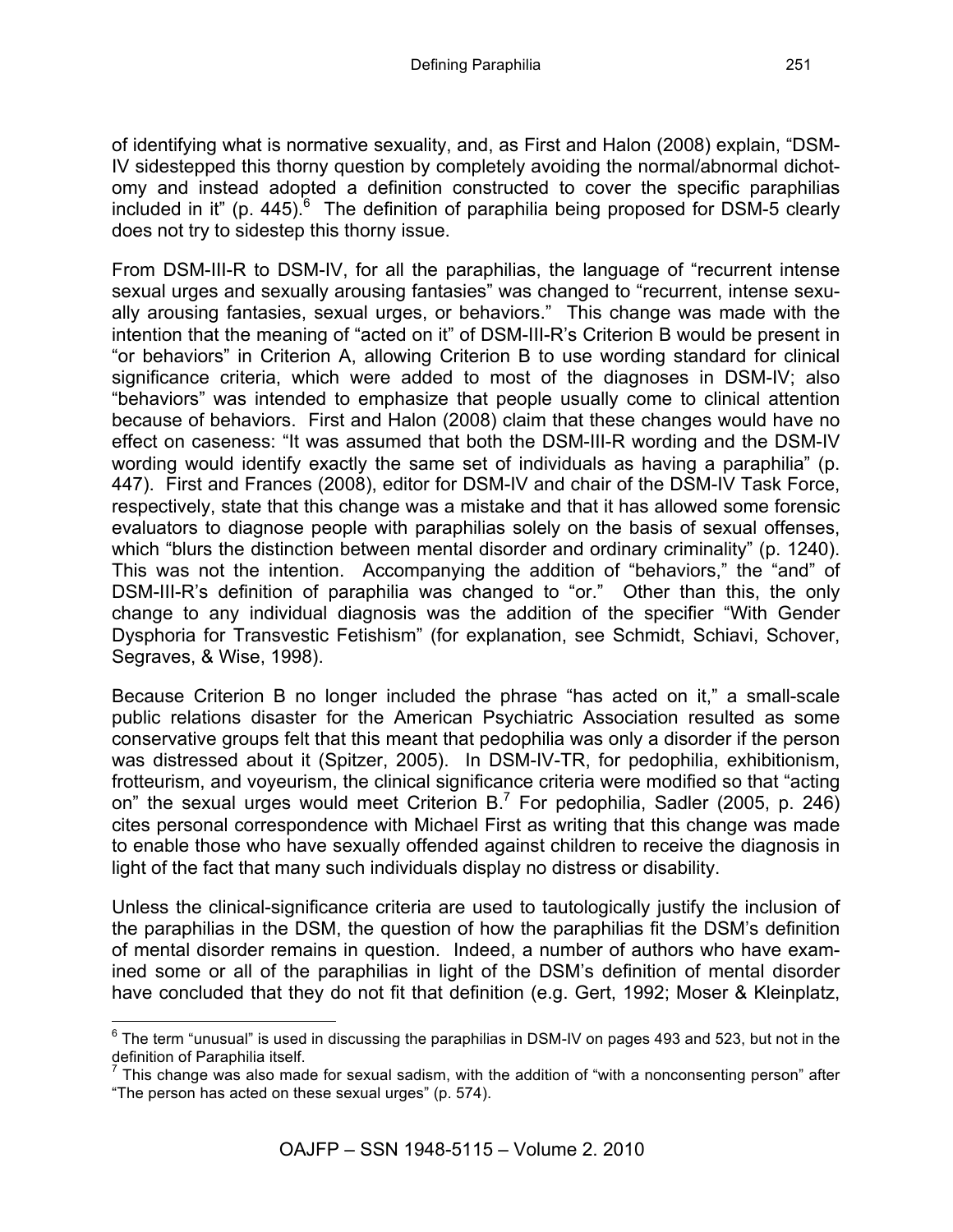2005; Sadler, 2005). In a paper proposing a definition of "mental disorder" for DSM-5, Stein et al. (in press) consider the matter: "At first glance [the paraphilias do not appear to be] characterized by distress or impairment. . . . However, it could be said that symptoms of paraphilias reflect a disturbance in interpersonal functioning" (p. 3). What this means is unclear. One possible meaning is that some of the paraphilias involve criminal behavior, so interest in those things is a mental disorder because of the possibility of arrest. The other is where, if the paraphilia is preferred to "normative" sexual behaviors, this could constitute a disorder because of problems it could create for romantic/sexual relationships. The second of these would only work for how paraphilia was defined in DSM-III, and the first is troublingly close to medicalizing crime.

### **Further Problems with the Paraphilias**

In the preceding survey of the paraphilias, I have argued that the basis for retaining these in the DSM is extremely tenuous, is inconsistent with the logic that led to the declassification of homosexuality *per se*, and that a "definition by exclusion" for paraphilia is inconsistent with that decision. In this section, I consider the scientific and ideological foundations of this group of "disorders," arguing that these render even more tenuous the basis of having these in the DSM. Arguments that have been given for including several of these diagnoses in the DSM are considered and generally found unconvincing. Particular focus is given to the reports of the DSM-5 Paraphilias Subworkgroup for existing diagnoses.

### **Scientific Foundation of the Paraphilias**

In his argument before the American Psychiatric Association's Nomenclature Committee in February 1973, Charles Silverstein criticized existing psychological research on homosexuality noting that, before 1957, all dealt with only two populations: patients wanting to be "cured" of their homosexuality and prison inmates (Silverstein, 1977). Even today, the situation for the rest of the "Sexual Deviations" is not much different. Consider what Abel (1989) writes regarding the evidential basis of the paraphilias around the time that DSM-III-R was published:

Information regarding the occurrence of paraphilias has . . . accumulated through records from arrested or incarcerated paraphiliacs, data from victims of paraphilic behaviors, and information from outpatient treatment programs that provide services for those seeking assessment or treatment or both. (p. 1070)

While he does go on to acknowledge the limitations of the sources of data relied on, the scope of the problem is ignored. Would a theory of heterosexuality based on clinical and correctional populations be considered trustworthy? A theory about paraphilias with such an empirical base is equally suspect. Abel (1989) appears to give a justification for relying on such sources of data: "Examinations of the presence of paraphilias in the general population has not been possible, but it is clinically suspected that individuals with paraphilic interests are infrequent" (p. 1070). This suspicion was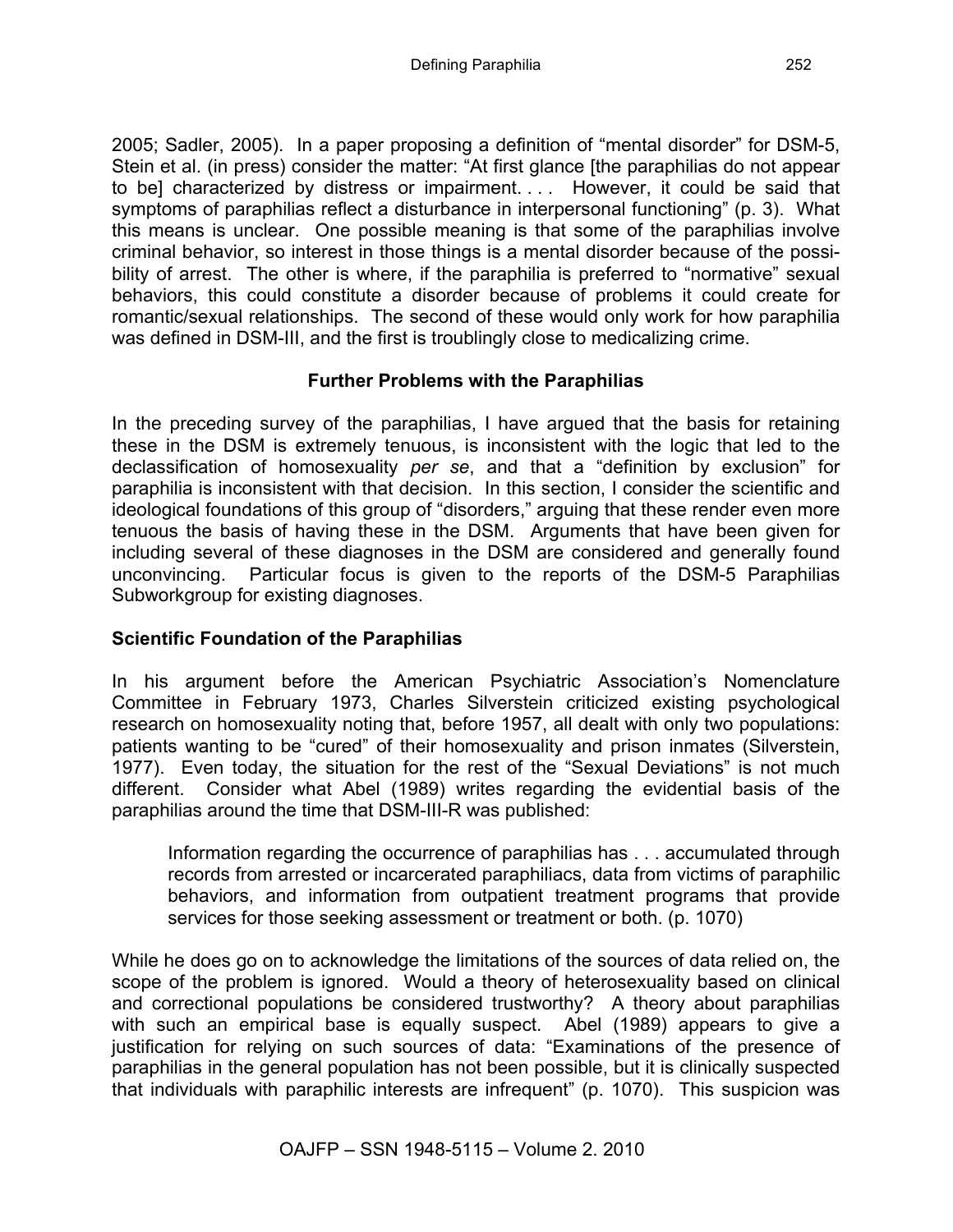not universally shared. Money (1984) writes that DSM-III was incorrect in stating that the majority of paraphilias are atypical, and even at the time Abel made the above comment, there was strong empirical evidence suggesting he was wrong. Sue (1979) observed, "'Deviant' sexual fantasies are often reported by sexual offenders. However, in [the college sample in Sue's study], themes related to sadism, masochism, and exhibitionism were relatively common" (p. 304). Similarly, Crépault and Couture (1980) found various paraphilic fantasies to be quite common in non-clinical populations. Ahlers et al. (in press), investigated the prevalence of paraphilic interests in a community sample of 367 men and found that 62.4% of them indicated at least some sexual arousal to at least one paraphilic category; over half of these regarded it as intensely sexually arousing.

It has sometimes been claimed that the DSM's classification of sexual disorders is based on a "male model" of sexuality (e.g. Tiefer, Hall & Tavris, 2002), but the inclusion of the paraphilias draws this into question and lends appeal to a suggestion by Moser (2001) that the DSM relies on an image of sexual normality that comes "straight out of a bad romance novel" that "pathologizes most of history" (p. 98).

#### **Ideological Foundations**

Historically, the Western world has relied on a belief that sex is for reproduction and that non-reproductive sex is deviant. While this has become less dominant, a variant exists in the use of evolutionary psychology to justify sexual ideologies (Tiefer, 2004). With respect to the paraphilias, this is most commonly seen when defending their inclusion in the DSM by using the Harmful Dysfunction (HD) analysis of disorder, advanced by Jerome Wakefield (Wakefield, 1992a, 1992b, 1993). According to him, "disorder" has both scientific and valuational components—a "dysfunction" is when an internal mechanism fails to function as it has been "designed" by evolution to function and is "harmful" if it receives negative societal valuation. While this analysis has been controversial, especially regarding the "dysfunction" aspect (e.g. Sadler & Agich, 1995; Lilienfeld & Marino, 1995; Clark, 1999), it has gained some popularity, and been used by a number of authors to justify regarding pedophilia as a mental disorder (e.g. O'Donohue, Regev, and Hagstrom 2000; Seto, 2002; Spitzer, 2005; Spitzer & Wakefield, 2002).

Spitzer and Wakefield (2002) suggest that it is obvious that the purpose of sexual attraction is to facilitate finding fertile sexual partners with whom to reproduce. They define pedophilia as strong sexual attraction to prepubescent children (i.e. DSM-III-R's definition except without requiring clinical significance), and then they argue that pedophilia, defined in exclusive or preferred sexual interest (i.e. DSM-III's definition) indicates a dysfunction in some, and possibly all, cases. Raising the obvious issue of homosexuality, they give two possibilities: one is that at least sometimes homosexuality is a dysfunction, and the other is that "homosexuality does not necessarily involve harm to self or others and thus cannot be classified as a disorder" (p. 500), though, as Green (2002b) points out, they give no evidence that sexual attraction to children *necessarily*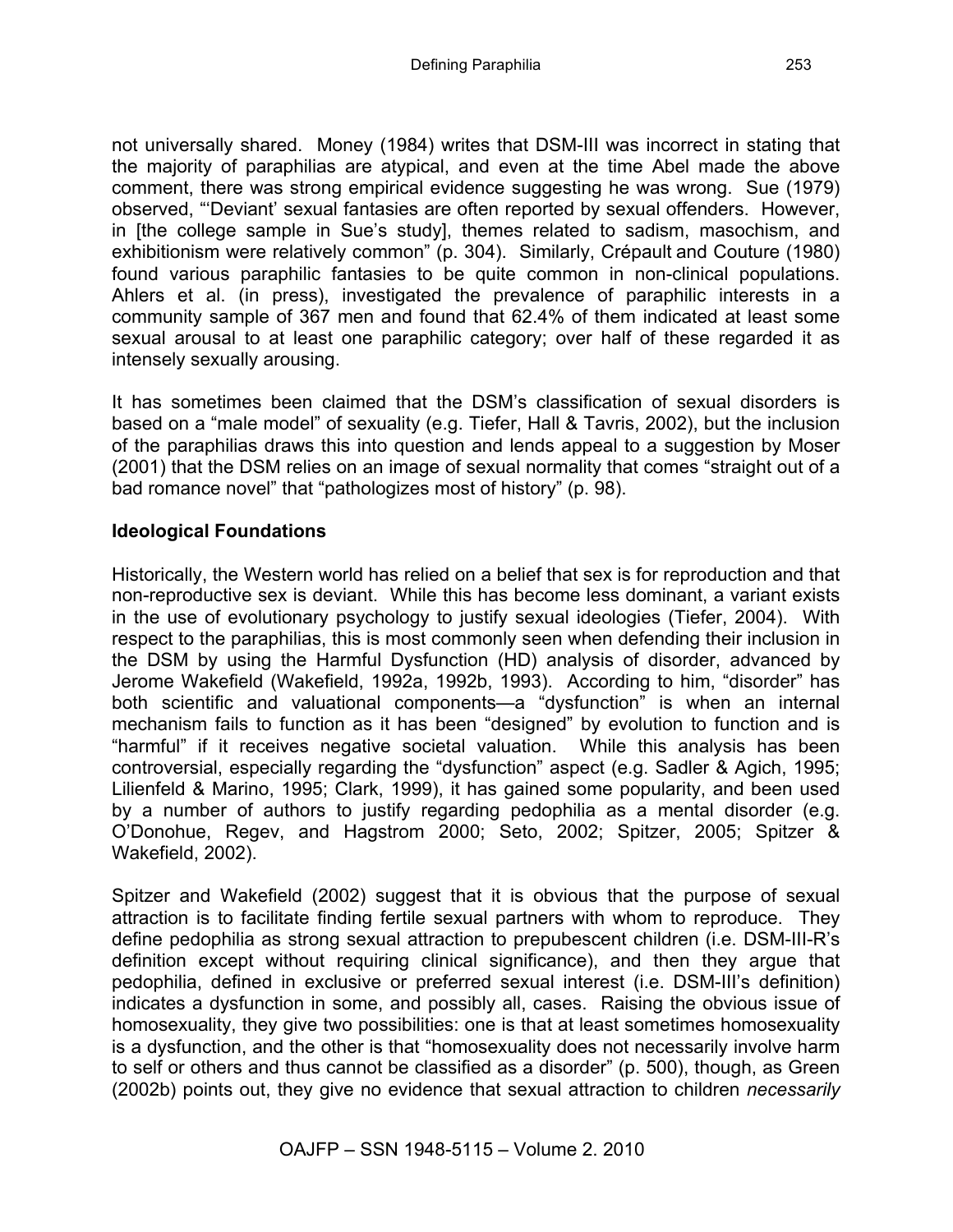causes harm to self or others.<sup>8</sup> It is curious that Spitzer and Wakefield define pedophilia in terms of DSM-III-R and then argue that it is a dysfunction under DSM-III's formulation, without noting that they have done so or that this is not how the DSM presently defines it. This is especially curious given that the change from relative to absolute sexual interest was made in DSM-III-R, of which Spitzer chaired the Task Force.

Spitzer, Wakefield, and Seto's arguments intersect with an interesting problem for the HD analysis that Lilienfeld and Marino (1995) hint at by raising the issue of appendicitis. Appendicitis is not a failure of the appendix to do what it is supposed to do; it is a disorder because the appendix is doing something it is not supposed to do, which I will call a dysfunction of "commission" as opposed to a dysfunction of "omission." The HD analysis deals much more easily with dysfunctions of omission. To deal with dysfunctions of commission, Wakefield (not acknowledging this distinction) is forced to rely on a vague notion of "range" of selected function (Wakefield, 1999) to deal with it, which potentially makes any function not specifically selected for dysfunctional. In Spitzer and Wakefield's analysis, pedophilia is a dysfunction because of a lack of sexual interest in the right kinds of people (omission) and is harmful because of interest in the wrong kinds of people (commission), which is both awkward and requires an unproven causal link between the two, a causal link that is suspect because it is possible to be interested in either, both, or neither.

O'Donohue, Regev, and Hagstrom  $(2000)^9$  argue that pedophilia might fit the DSM's definition of mental disorder and does fit the HD analysis. For the latter, they argue that pedophilia is a "dysfunction" not because of lack of interest in the "right" kind of sex, but because it is an interest in non-reproductive sex. This move is necessary for them to justify their position that any sexual attraction to children is a disorder, regardless of whether the person acts on it, is distressed by it, and regardless of whether it is "intense." Western culture's historical negativity toward non-reproductive sexual expression is alive and well and plays a significant role in pathologizing the paraphilias.

Another dominant ideology is that sex is for love and intimacy. As Abel (1989) states: "Although sexual behavior plays a role in the preservation of the species, its major function for human beings is to assist in bonding, to express emotion between individuals, and for recreation" (p. 1069). As the paraphilias are sexual interests that (he supposes) do not conform to a sex-is-for-pair-bonding model, they are deviant. Likewise, Spitzer (2005), arguing that pedophilia is a mental disorder, asks what sex is for. "It is obvious," he answers, "Sexual arousal brings people together to have that interpersonal sex. Sexual arousal has the function of facilitating pair bonding which is facilitated by reciprocal affectionate relationships" (p. 114).

<sup>&</sup>lt;sup>8</sup> Spitzer and Wakefield (2002) cite Schmidt (2002) to justify their assumption of harm. While Schmidt argues that adult-child sex is morally wrong, he acknowledges that sexual attraction to children does not always lead to sexual interaction with children, and that such sexual interaction is not always harmful.  $9^9$  O'Donohue was selected by the DSM-5 Paraphilias Subworkgroup to be one of their advisors.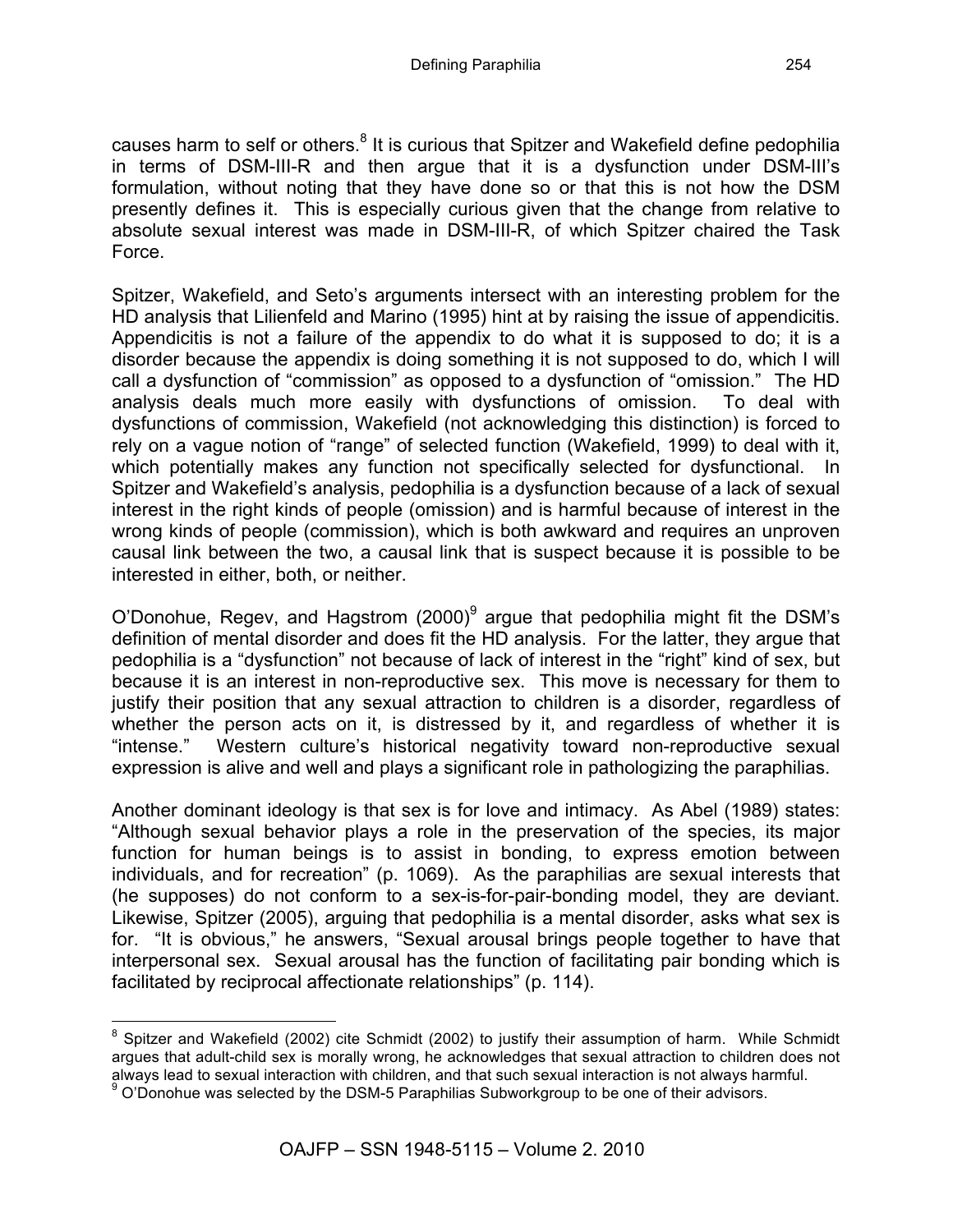Apfelbaum (1984) addresses the question of what sex is for and argues persuasively that the most popular beliefs on the matter are maintained only by dismissing the reality of what people actually do and relying instead on an idealized sex of the imagination. He aptly counters the claim that sex is for procreation, pointing out that humans do not have estrus cycles. He then counters the claim that sex is for love and intimacy, drawing attention to the often objectivizing character of portrayals of and discourse about sexuality, and he points out the reality of "inflatable dolls, spike heels and patent leather, as well as fanny pinching and the other varieties of rape and harassment." These are worth reflecting on. The ways that people talk about sex and the things connoted in sexual terms often have little to do with emotional intimacy. Sexual coercion is widespread, often committed by "normal" people; in human history, rape in wartime has been the norm, not the exception. Sex is often more about power than pair-bonding, and Apfelbaum highlights this in his reference to kinky sex, where the power aspect is indulged and delighted in. He counters a claim that sex is for pleasure and the release of tension, observing that "people do not eat bull's testicles or powdered rhinoceros horn to increase their capacity for tension release or sensual responsiveness (much less to achieve greater intimacy)." If Apfelbaum is correct, the ideological foundation of labeling the paraphilias as mental disorders rests on *a priori* beliefs about what sex is that require the dismissal of much—possibly most—actual sex; it is not based on reality, but on a dismissal of it.

### **Justifications for Including the Paraphilias in the DSM**

In the December 2002 issue of *Archives of Sexual Behavior*, Green (2002a), in what can be seen as an *a fortiori* argument against including any of the paraphilias in the DSM, argues on grounds similar to those leading to the declassification of homosexuality that pedophilia is not a mental disorder. The same issue has an article on the ethics of adult-child sex (Schmidt, 2002) and a number of peer commentaries on Green and Schmidt's articles, making this a good place to look for arguments in favor of regarding pedophilia as a mental disorder. Six of the commentaries give positive arguments for regarding Pedophilia as a mental disorder. Spitzer and Wakefield (2002) and Seto (2002), discussed above, rely on Wakefield's HD analysis. Dixson (2002) argues that pedophilia is a disorder because it is "bizarre" and "abnormal." Friedman (2002) writes that regarding it as a mental disorder would be "more helpful than harmful" thinking that the alternative would be to "turn away people requesting treatment for these conditions and instead refer them to the legal system" (p. 485). Krueger and Kaplan (2002) express hope that regarding Pedophilia as a mental disorder will promote understanding, tolerance, and the development of better treatments; they stress the clinical significance criterion, noting that, restricted to these cases, Pedophilia does meet the DSM's definition of mental disorder. Berlin (2002) appears to adopt what Wakefield (1992a) calls an "all value view" of disorders, explicitly stating that regarding Pedophilia (or cancer) as disordered is a value judgment. Feeling that our society has good reasons for prohibiting adult-child sexual interactions, there is need to help people with pedophilia resist these urges, and this sometimes includes pharmacological treatment. His argument is explicitly pragmatic: "If labeling them as disorders allows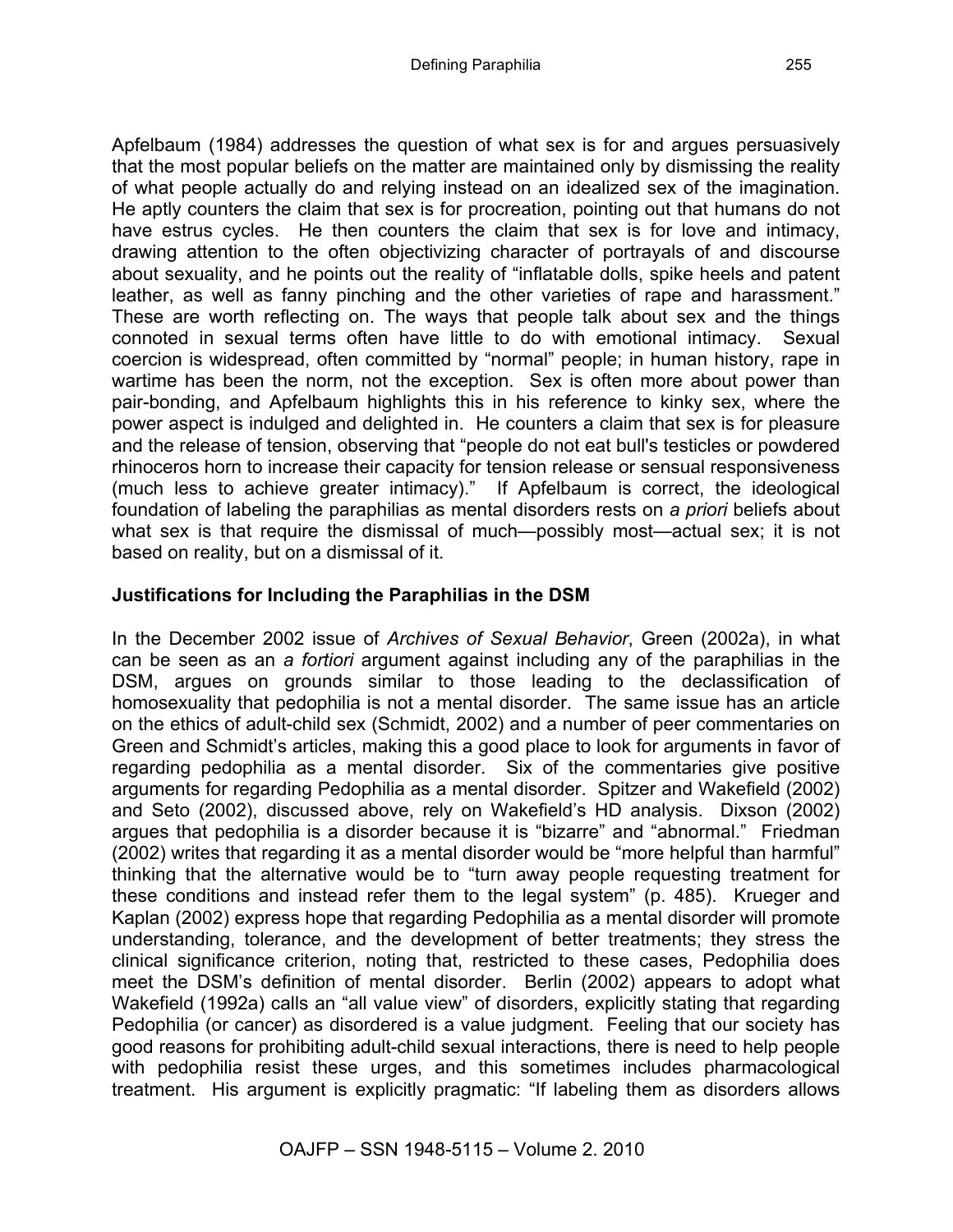mental health professionals to be better able to help such people, then doing so can serve a useful purpose" (p. 480).

Dixson's argument, insisting that something is a disorder because it is "bizarre," is nothing more than prejudice. In using the clinical significance criterion to justify including pedophilia in the DSM, Krueger and Kaplan fail to observe the inherent tautology.<sup>10</sup> The arguments of Friedman, Krueger, and Kaplan, and especially Berlin, are more pragmatic in nature, but the use of pedophilia for SVP commitment poses a profound problem for these: If pedophilia is regarded as a mental disorder principally to provide help to people wanting help, this would provide no justification for its use to civilly commit anyone.

There is also reason to be skeptical that including the paraphilias in the DSM is helpful for effecting these pragmatic goals. In his literature review on Exhibitionism, Voyeurism, and Frotteurism, Långström (2010) acknowledges that "shame, social stigma, and *negative legal consequences* [emphasis added] prevent people from being open about their symptoms" (p. 323). He explicitly acknowledges that these diagnoses *harm patients* and create an environment where patients feel they cannot be honest with clinicians. This seriously draws into question their therapeutic value. Because of the use of the Paraphilias in SVP commitment, these diagnoses are used to label people as "sexually violent predators," a designation unlikely to decrease stigma. Providing treatment for people who are attracted to children and who are wanting help to not act on that attraction is a real need, but it is not clear that the current diagnosis of pedophilia effectively facilitates this. Moreover, even if such a justification is used to keep pedophilia in the DSM, it clearly does not apply for a number of the other paraphilias, such as fetishism and transvestic fetishism. It certainly would not justify a *definition by exclusion*.

### **Reports of the Paraphilias Subworkgroup**

The DSM-5 literature reviews for fetishism (Kafka, 2010); transvestic fetishism (Blanchard, 2010b); exhibitionism, voyeurism, and frotteurism (Långström, 2010) all ignore the question of why these diagnoses should be in the DSM. Hinderliter (in pressb) argues that Långström (2010) provides considerable reason for removing those diagnoses but ignores this. Regarding pedophilia, Blanchard (2010a) addresses the matter in a footnote. Noting that the DSM-IV-TR's definition of mental disorder involves the phrase "an important loss of freedom," he writes, "Since sexual acts against children are serious criminal offenses, they are closely associated with criminal conviction and incarceration (loss of freedom)." Essentially, sexual acts with children are illegal, therefore sexual interest in them is a mental disorder. This would both dangerously blur

 $10$  Any behavioral or psychological condition, if it causes distress or impairment, is a behavioral or psychological condition that causes distress or impairment. If the use of a clinical significance criterion is used to justify how a diagnosis fits the DSM's definition of mental disorder, virtually any behavioral or psychological condition could be included, which is clearly inappropriate.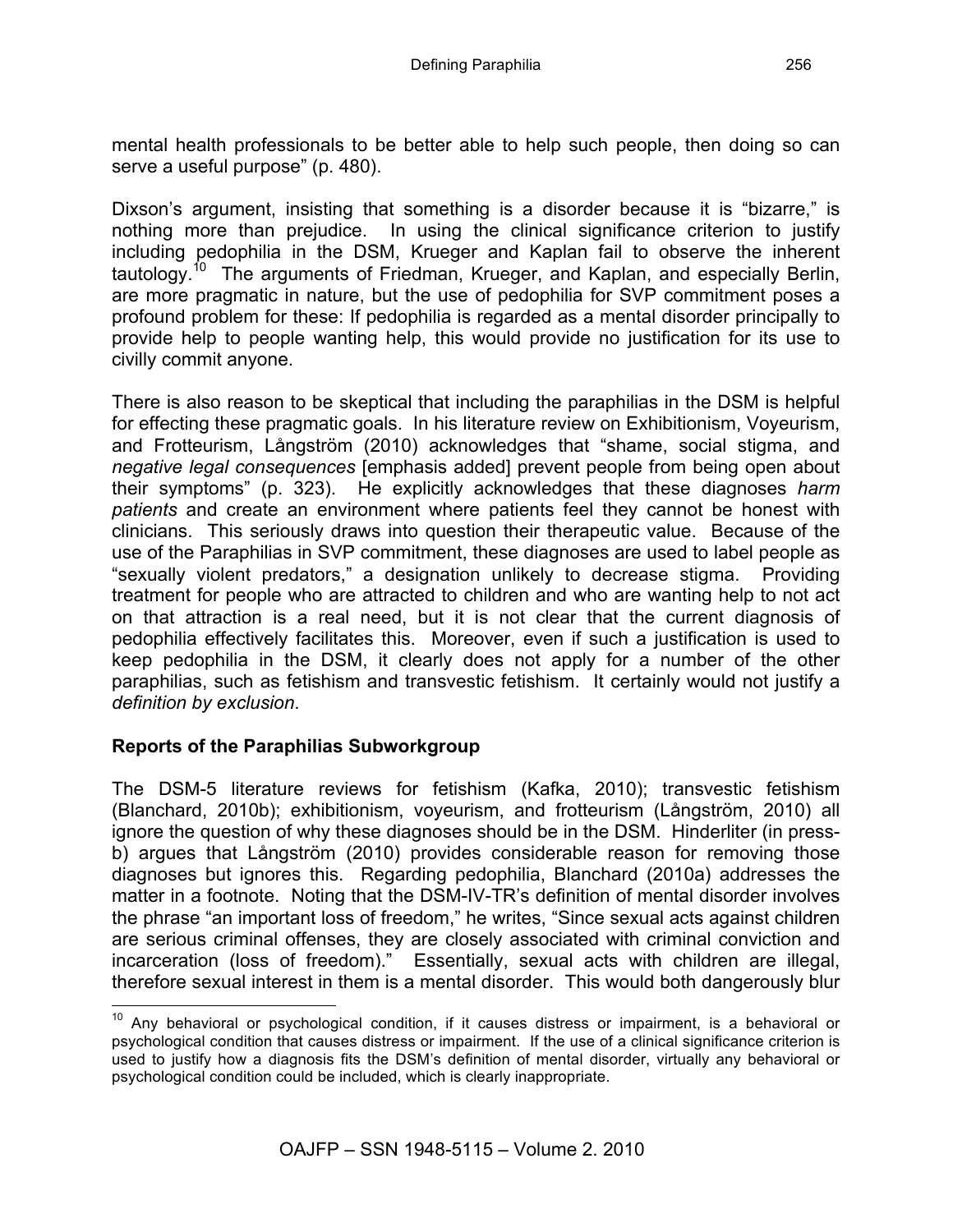the domains of psychiatry and the law, and it would make age-based erotic interests dependent on the age of consent where one lives. Krueger (2010a, 2010b) defends in more detail the idea of keeping sexual masochism and sexual sadism in the DSM, so these will be addressed at some length.

#### **Sexual Masochism.**

Recognizing that "masochistic and/or sadomasochistic behavior occur with some frequency in the population and is associated with generally good psychological or social functioning," Krueger (2010a) defends including sexual masochism in DSM-5 anyway because "there are a very small number of cases where masochistic fantasy and behavior result in severe harm or even death. These cases clearly indicate a sexual interest pattern that has become pathological" (p. 353). According to this logic, if interest in heterosexual coitus sometimes leads to serious harm (STDs) or even death (AIDS), heterosexuality itself (and not merely the STD) could be regarded as a disorder. The expert consensus, however, does not seem to be to "cure" people of their heterosexuality, but to provide information, education, and resources necessary for assisting and encouraging people to engage in safer sexual practices. Krueger gives no justification for why sexual masochism should be any different. Because, on rare occasion, masochistic interests are practiced in dangerous, even fatal, ways, Krueger argues, "Since so little is know [*sic*] about this behavior, further research is indicated, and inclusion in the DSM would facilitate this" (p. 353). This diagnosis has been in the DSM since 1968, yet it has produced extremely little research on the matter—as Krueger's literature review makes clear. Keeping it in the DSM and expecting different results makes little sense. Krueger also gives a second reason:

Although there are only a small number of studies that report on the occurrence of sexual masochism in forensic populations, one of these (Hill et al., 2006) reported that, of 166 sexual murderers, 5.4% received a diagnosis of sexual masochism, and 14.8% of those with sexual sadism also had sexual masochism. Further, because of the association of sadism with masochism, and because the studies of forensic populations did not use structured diagnostic inventories, the occurrence of sexual masochism in forensic populations could be substantially higher. In my opinion, retention of the diagnosis of Sexual Masochism in the DSM would allow for further research to be done on Sexual Masochism in forensic populations. (p. 353)

Neither of Krueger's justifications involves any evidence that this diagnosis is clinically or forensically useful. In the absence of any data that sexual masochism plays any significant role in these crimes, keeping it in the DSM because there *may* be a connection to another diagnosis is questionable,<sup>11</sup> especially in light of the problems with that diagnosis.

 $11$  If simply being correlated with at least one disorder suffices for labeling a condition as a disorder, the number and breadth of absurd implications are mind-boggling.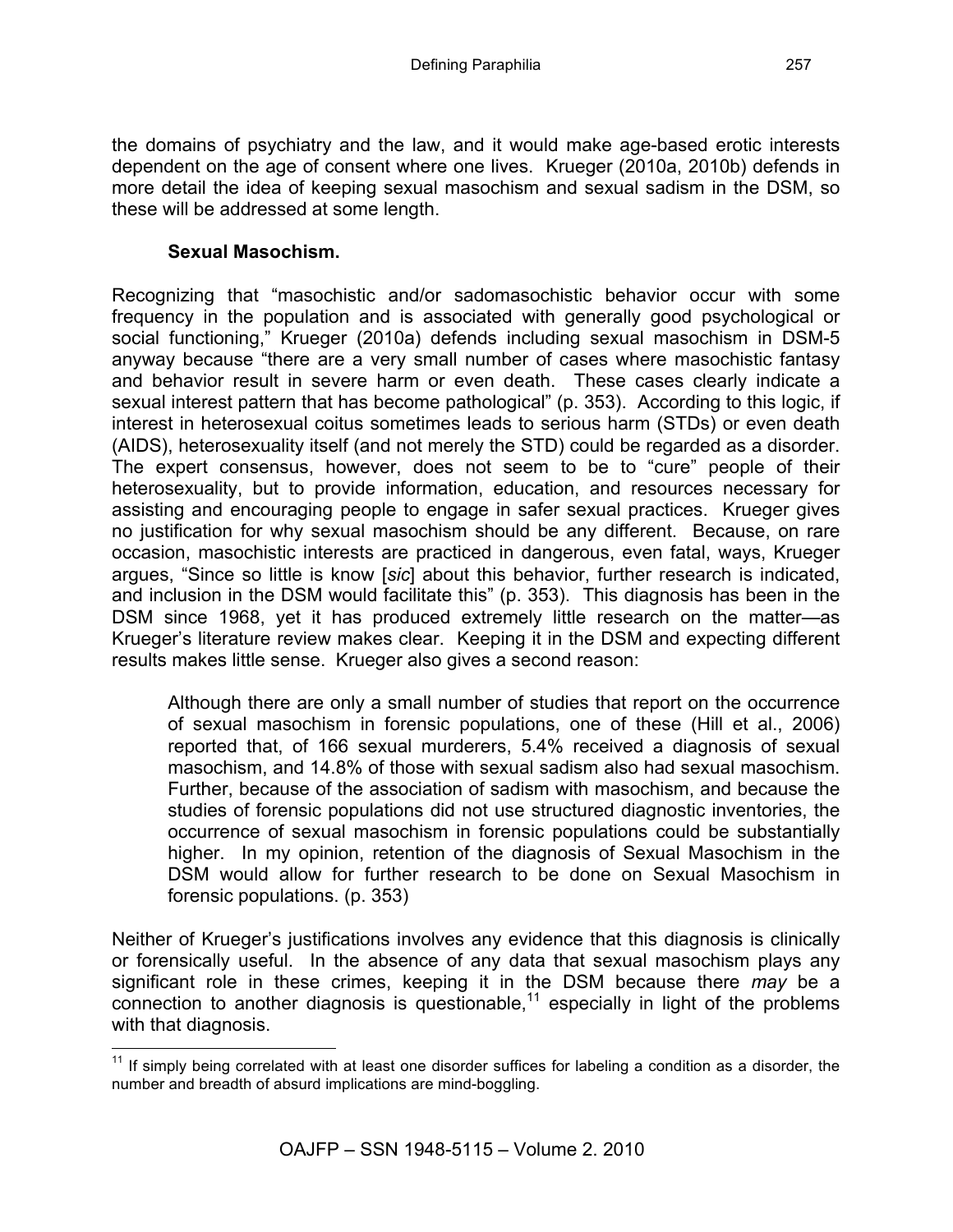## **Sexual Sadism.**

Krueger (2010b) gives the following justification for retaining sexual sadism in the DSM: "Sexual Sadism is a prominent diagnosis and entity in forensic populations. It, along with other psychiatric diagnoses, presents a clear target of treatment. Treatment of psychiatric conditions is a cornerstone in addressing and reducing risk in forensic populations" (p. 340-341). The value of this diagnosis in dealing with offender populations is deeply questionable, especially because of its problems of reliability. Marshall and Kennedy (2003) review previous literature on sexual sadism among sexoffenders and conclude, "Neither crime scene data, phallometry, self-report measures, nor Knight and Prentky's (1990) MTC:R3<sup>12</sup> archival data have proved to be reliable indicators of sexual sadism" (p. 15). Expressing doubt that any future attempts at operationalization of sexual sadism will solve the problems they found in their review, they question the utility of this diagnosis and suggest that it fails to contribute "to our understanding of these offenders to know that they are sexually aroused by such brutality... [and that] all relevant purposes will be better served by setting aside concern about sexual motivation and focusing on the features of the behaviors" (p. 16). To further investigate this diagnosis, Marshall, Kennedy, and Yates (2002) examined existing data from 51 sex offenders in certain prisons for whom a request had been made for evaluation by a forensic psychiatrist. In terms of offense features, there were only two significant differences between the sadist and non-sadist groups: the offenses of the sadists involved significantly *less* beating and torture than the non-sadists. Marshall, Kennedy, Yates, and Serran (2002) investigated the reliability of the diagnosis. The kappa coefficient for interrater agreement was 0.14. Below 0.6 is considered poor. Further data on the reliability of this diagnosis comes from Levenson (2004) who examined all 295 offenders who had received face-to-face evaluations for SVP civil commitment during a one-year period who had received evaluations from more than one forensic evaluator. The Kappa coefficients for the four paraphilias for which data are given range from pedophilia at the highest (0.65) and sexual sadism the lowest  $(0.30)$ .<sup>13</sup> The results of these studies seriously draw into question the forensic value of this diagnosis, and make even more problematic retaining it in the DSM solely on the basis of its supposed use with sex offenders.

The widespread existence of consensual sexual sadism compounds these problems. While Krueger acknowledges the potential of this diagnosis to stigmatize consensual

<sup>&</sup>lt;sup>12</sup> MTC:R3 is a taxonomic classification of sex-offenders developed by Knight and Prentky.<br><sup>13</sup> Packard and Levenson (2006) did a data reanalysis for Levenson's data, arguing that the low kappa coefficients were misleading and that if other statistics are used, the reliability appears much better. However, in that reanalysis they found that the paraphilias had positive predictive values (the probability that both raters would agree given that the first made a positive diagnosis) ranging from 0.2 for Sexual Sadism to 0.76 for pedophilia. As such, the data reanalysis provides little support for the reliability of sexual sadism.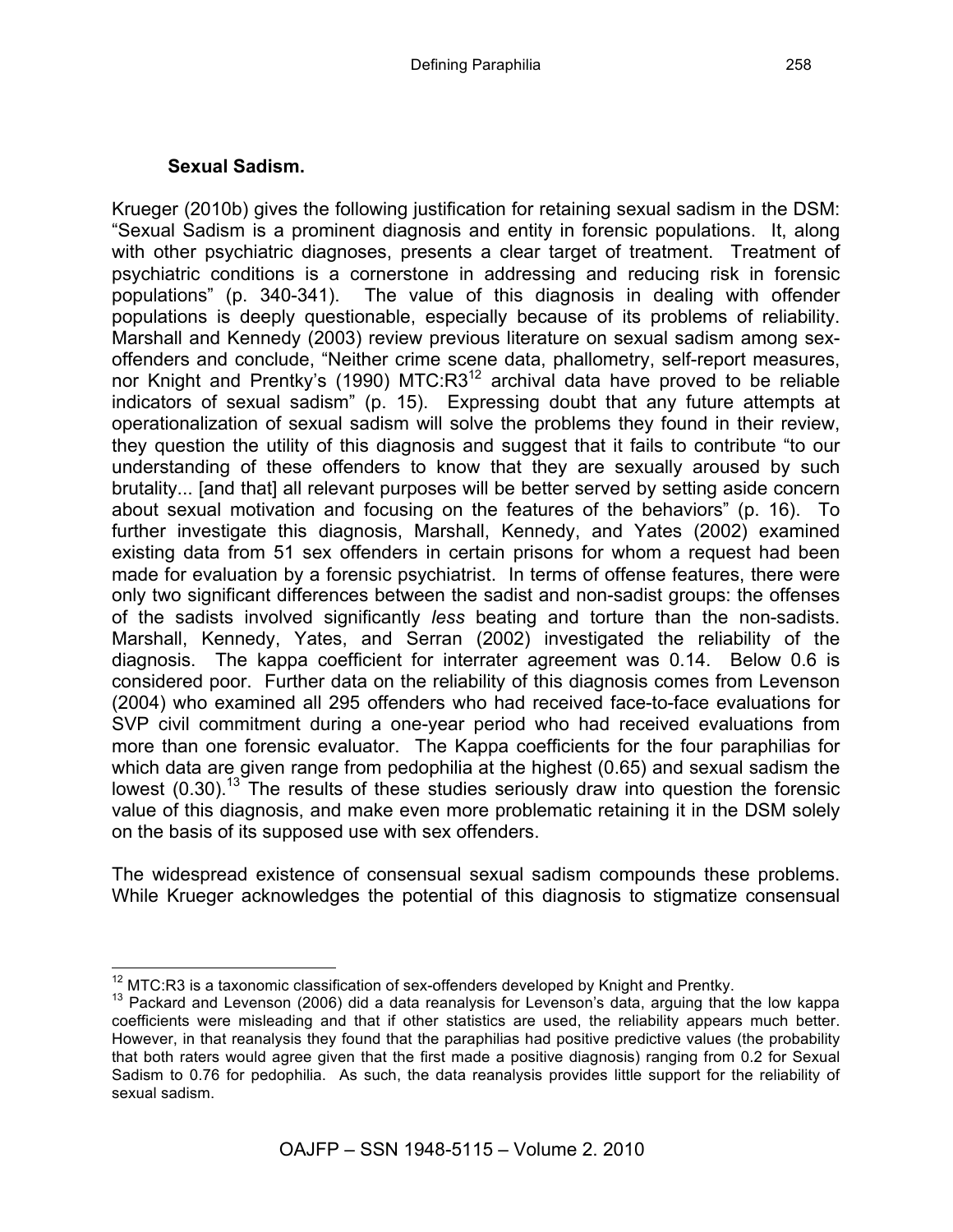practitioners of BDSM, $^{14}$  the severity of the problem is ignored: there is no evidence sexual sadists are more likely to commit rape than anyone else (Moser & Kleinplatz, 2005). Using the term "hyperdominance" to describe people "who seek to inflict pain or humiliation, but only on willing partners," (p. 532) Cantor, Blanchard, and Barbaree (2009) suggest two possible explanations of the relationship to consensual and nonconsensual sexual sadism. One is that hyperdominance and sexual sadism are different phenomena that superficially resemble each other; the other is that these represent the same erotic interests and that these groups differ in non-sexual ways, such as antisociality, psychopathy, and tendency to misinterpret sexual partners' mental states.

If the latter explanation is the case, supposedly pathological and non-pathological varieties of sexual sadism differ in ways orthogonal to the sexual interest itself, which should draw into question why the sexual interest is the focus of the diagnosis. For the other possibility, it seems unlikely that being hyperdominant would make it impossible for someone to commit rape (although this seems to be the implication of their way of defining it).<sup>15</sup> Given that such individuals seem to be a significant minority of the general population, they should be a significant minority in offender populations, creating a necessity to distinguish between sexual sadists and hyperdominant people in offender populations, likely decreasing the reliability of this diagnosis.

### **Recommendations**

Blanchard's (2009) proposed definition of paraphilia reveals that the purpose of having these diagnoses in the DSM is simply that they are different. This is the whole point of a "definition by exclusion," and it is unjustifiable. The Paraphilias Subworkgroup is proposing, along with this definition, a distinction between paraphilias (the sexual interest) and paraphilic disorders (the sexual interest and clinical significance), but this does not solve the problem. Including some sexual interests—but not others—in the DSM creates a fundamental asymmetry and communicates a negative value judgment against the sexual interests included. The case of ego-dystonic homosexuality is worth considering. The introduction to the DSM-III-R lists issues considered in changing diagnoses and then lists two more that were relevant for proposals to "[drop] a category from the DSM-III classification (e.g., ego-dystonic homosexuality) or [add] a new diagnosis to the classification (e.g., late luteal phase dysphoric disorder)." First, "does the proposed category meet the requirements of the DSM-III definition of mental disorder?" Second, "How compelling is the research or clinical need for the category?" (p. xxi). If homosexuality, even with the stipulation that it is only a disorder if it causes distress, did not meet the DSM's definition of mental disorder, there seems little justification for claiming that the rest of the "sexual deviations" do.

<sup>&</sup>lt;sup>14</sup>BDSM (Bondage/Discipline, Sadism/Masochism) lacks a consistent definition (Kleinplatz & Moser, 2006), but generally involves the consensual use of pain and/or power, often for the purpose of sexual excitement.

<sup>&</sup>lt;sup>15</sup> Heterosexuality is not defined in terms of only being interested in sex with consenting partners, so defining *hyperdominance* in such terms makes little sense.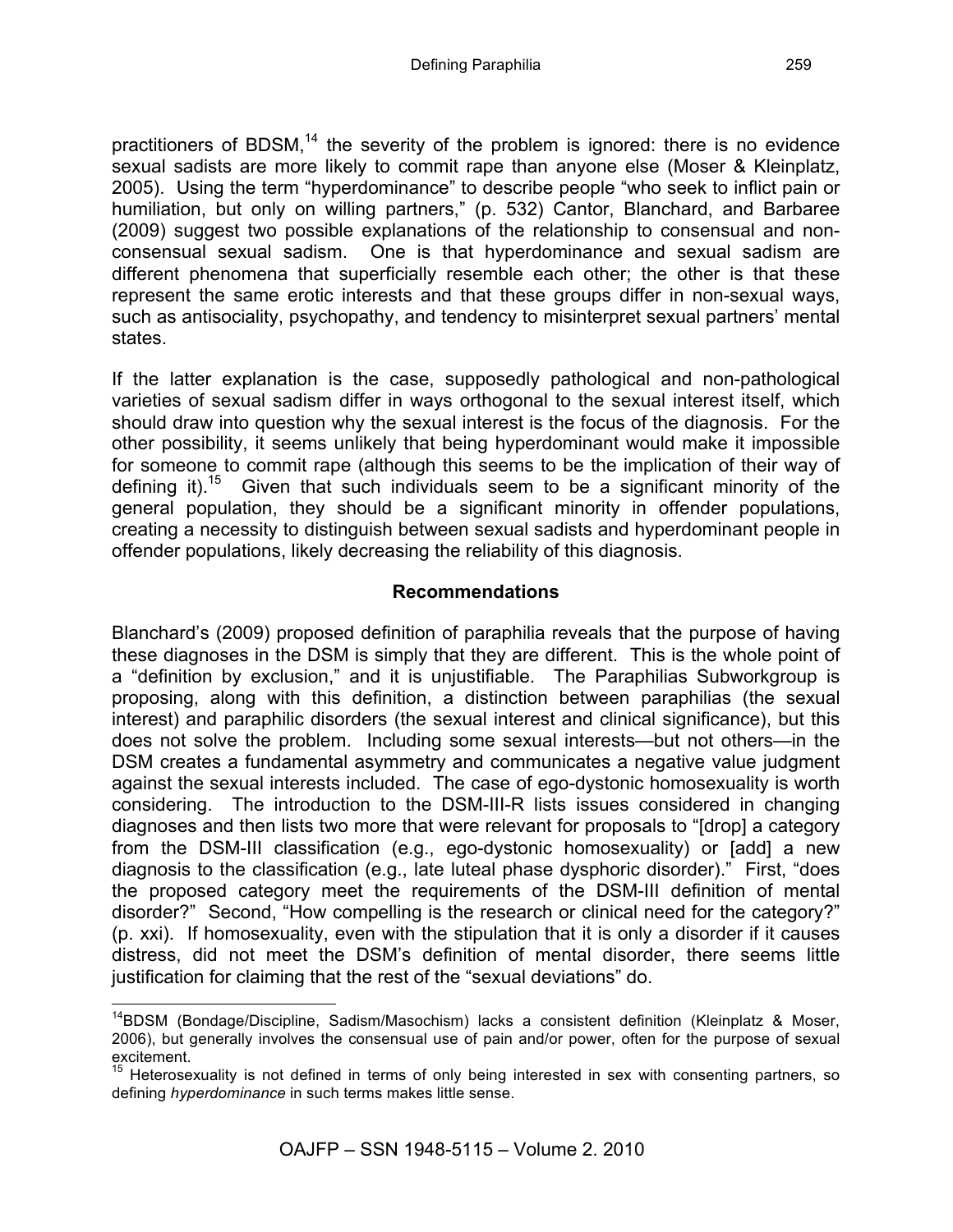The only basis for including fetishism and tranvestic fetishism seems to be that they are "non-normative" sexual interests. This is unjustifiable. The indefensibility of retaining these in the DSM is probably why Kafka (2010) and Blanchard (2010b) ignored all criticisms of these diagnoses and did not attempt to justify retaining these in the DSM. These, along with sexual sadism and sexual masochism, should be removed. Blanchard's (2009) proposed definition of paraphilia should not be included in DSM-5. Exhibitionism, voyeurism, and frotteurism should also be removed because these too have minimal scientific support or clinical utility and because they harm patients and discourage them from being honest (see Hinderliter, in press-b). If the inclusion of "paraphilia" as a category is unjustifiable, paraphilia NOS should also be deleted. This leaves only the issue of pedophilia. The arguments considered so far render highly tenuous the basis of retaining it in the DSM, but the issue is complicated because there is a legitimate treatment issue involved—people distressed about their attraction to children wanting clinical help in resisting these desires should have access to such help. Whether the current state of this diagnosis is effective for promoting such treatment, especially in non-correctional populations, and how (and if) it could be modified to better support such treatment are important questions deserving further research and consideration (for concerns that these have not been taken seriously in the DSM revision process, see B4U-ACT, 2010). Even if pedophilia is kept in the DSM on the basis of pragmatic arguments about facilitation of treatment, this still leaves serious doubt about whether it is an appropriate diagnosis on which to base indefinite civil commitment.

Zander (2005) examines the diagnoses most often used in SVP commitment, finding serious problems with their validity and reliability. He concludes, "Civil commitment laws that rely on conceptually invalid and unreliable psychodiagnosis not only [may fail to pass Constitutional muster], they disgrace the professionals who employ the diagnosis, and subject committed persons to injustice" (p. 72). The history recounted above and the conceptual issues discussed add considerable weight to Zander's concerns.

Historically, the American Psychiatric Association has strongly opposed SVP laws. In *Kansas v. Hendricks* (1997), they filed an Amicus Brief (American Psychiatric Association, 1995) arguing that Kansas' SVP law was unconstitutional. In *Kansas v. Crane* (2002), they filed an Amicus Brief (American Psychiatric Association, 2000a) arguing that the considerably expanded understanding of that same law that the state of Kansas was arguing for was unconstitutional. The American Psychiatric Association (1994) assembled a task force to investigate the SVP laws, which issued a report (Zonona et al., 1999), whose position was unequivocal:

In the opinion of the Task Force, sexual predator commitment laws represent a serious assault on the integrity of psychiatry. . . . By bending civil commitment to serve essentially non-medical purposes, sexual predator commitment statutes threaten to undermine the legitimacy of the medical model of commitment. . . .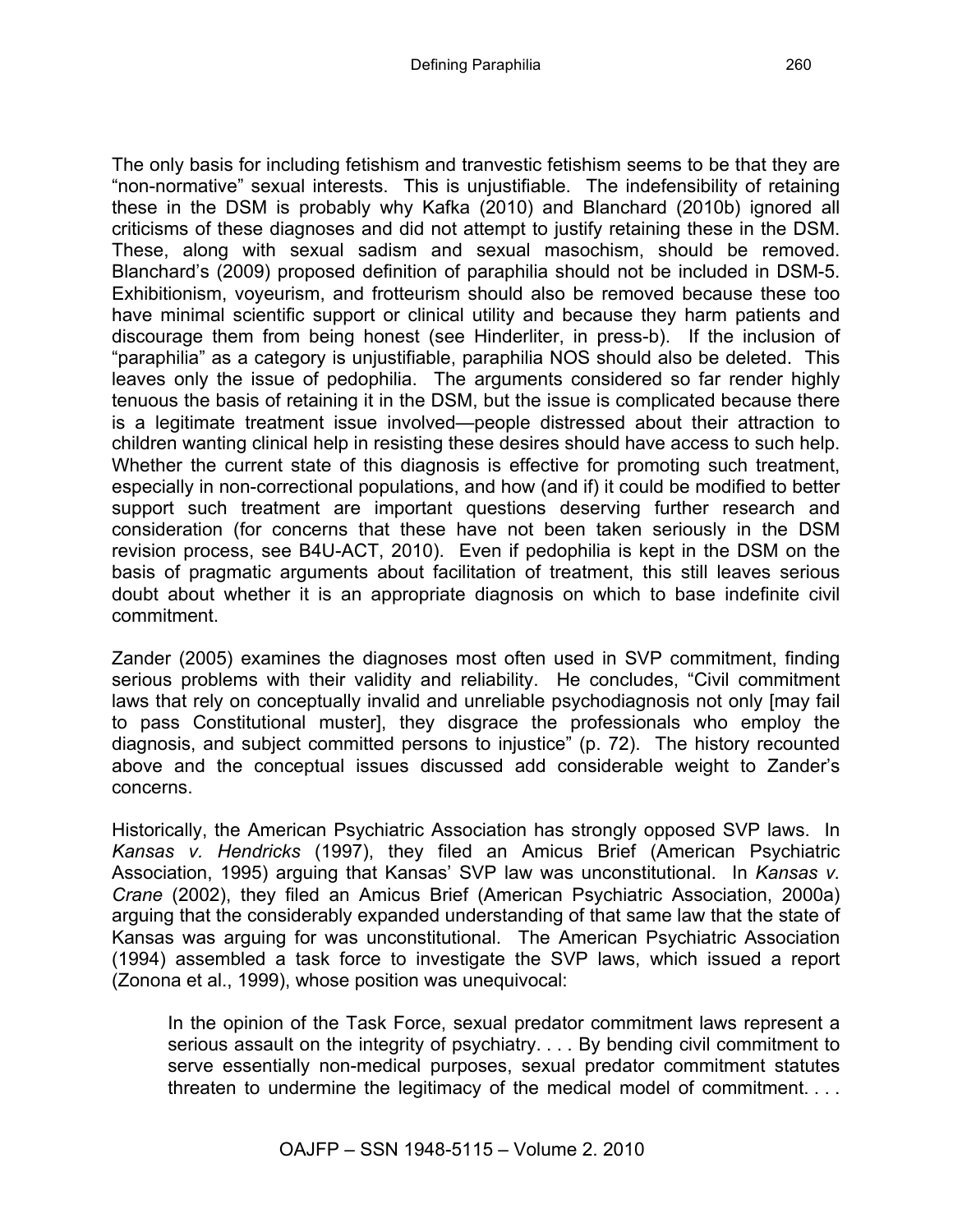Psychiatry must vigorously oppose these statutes, to preserve the moral authority of the profession and to ensure continuing societal confidence in the medical model of civil commitment (p. 173)

A number of authors arguing against proposed expansions to the paraphilias (e.g. Frances, 2010; Franklin, 2009, in press; Green, 2010; Knight, 2010; Zander, 2009) regard undesirable legal consequences—especially regarding civil commitment—as serious reasons for rejecting those proposals (though not the only reasons). Applying the same logic to whether the paraphilias should be kept in the DSM at all, their abuse in SVP commitment adds weight to existing arguments for their removal (e.g. Moser, 2001; Moser and Kleinplatz, 2005; Silverstein, 1984; Suppe, 1984).

Perhaps the primary motivation for keeping the paraphilias in the DSM is fear that, as Spitzer (2005) predicts, removing them "would be a public relations disaster for psychiatry" (p. 115). In the current atmosphere of public fear and hatred of sex offenders, there would likely be massive negative response to the removal of pedophilia from the DSM, and many in the public would have little interest in the fact that whether sexual relations between children and adults/adolescents should be illegal and whether experiencing sexual attraction to prepubescents should be considered a mental disorder are entirely different questions. If this were the primary motivation for keeping the paraphilias in the DSM, it would explain the inconsistent and tortured logic that Spitzer and colleagues have used to justify retaining the paraphilias in the DSM—they are trying to protect guild interests. In light of the American Psychiatric Association's historic opposition to SVP commitment, should this be the primary reason for the paraphilias' continued inclusion in the DSM, the irony of their use in SVP commitment is indeed bitter.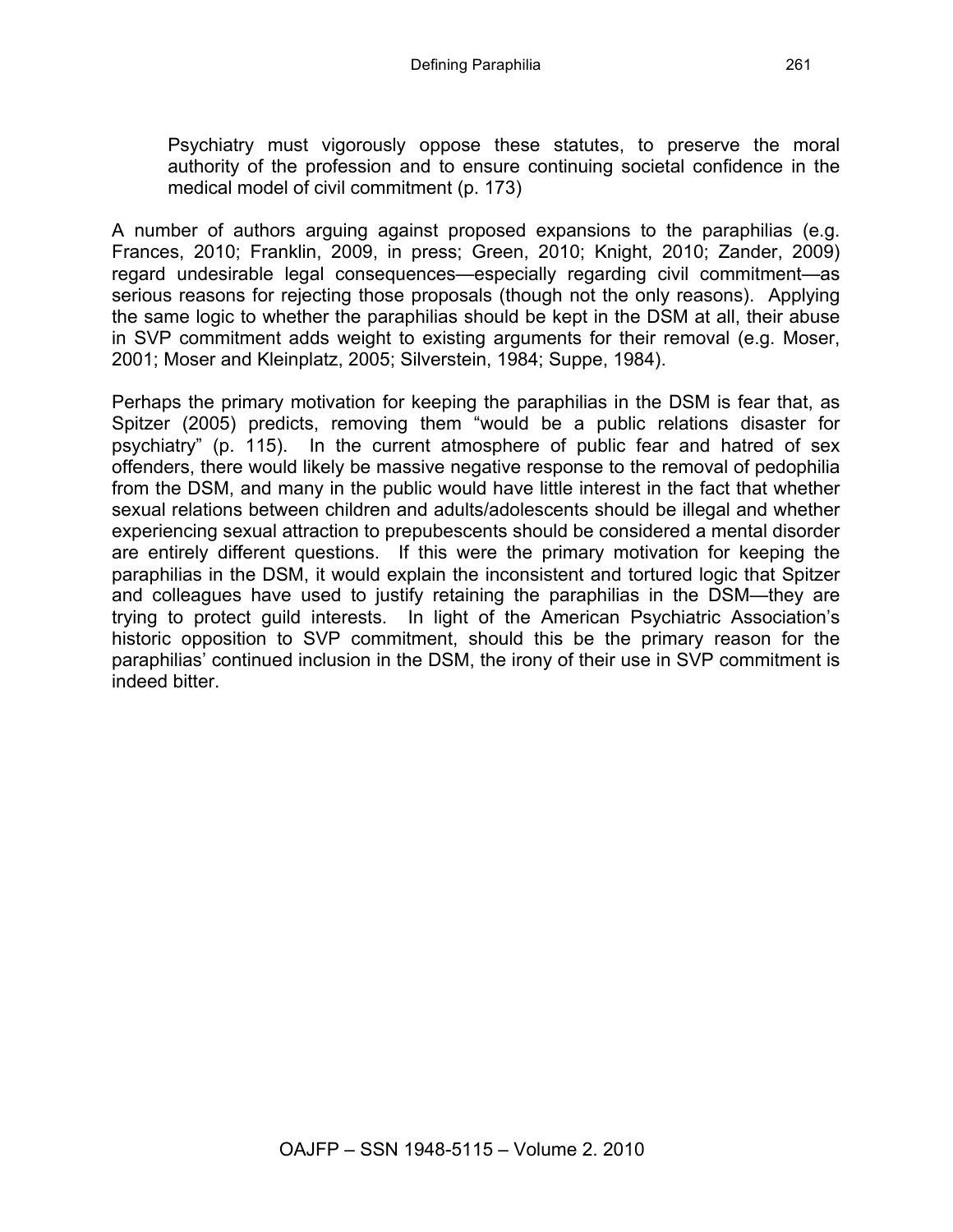#### References

- Abel, G. (1989). Paraphilias. In H. I. Kaplan & B. J. Sadock (Eds.), *Comprehensive Textbook of Psychiatry (5th ed.).* Baltimore, MD: Williamson & Wilkins.
- Abel, G. G., Becker, J. V., Cunningham-Rathner, J., Mittelman, M. S., and, Rouleau, J. L. (1988). Multiple paraphilic diagnoses among sex offenders. Bulletin of the American Academy of Psychiatry and the Law, 16, 153-168.
- Ahlers, C. J., Schaefer, G. A., Mundt, I. A., Roll, S., Englert, H., Willich, S. N., & Beier, K. M. (in press). How unusual are the contents of paraphilias? Paraphiliaassociated sexual arousal patterns in a community-based sample of men. *Journal of Sexual Medicine*. DOI: 10.1111/j.1743-6109.2009.01597.x
- American Psychiatric Association. (1952). *Diagnostic and statistical manual: Mental disorders*. Washington, DC: Author.
- American Psychiatric Association. (1968). *Diagnostic and statistical manual of mental disorders* (2nd ed.). Washington, DC: Author.
- American Psychiatric Association. (1974). *Diagnostic and statistical manual of mental disorders* (2nd ed., seventh printing). Washington, DC: Author. (Originally published 1968).
- American Psychiatric Association. (1980). *Diagnostic and statistical manual of mental disorders* (3rd ed.). Washington, DC: Author.
- American Psychiatric Association. (1987). *Diagnostic and statistical manual of mental disorders* (3rd ed., revised). Washington, DC: Author.
- American Psychiatric Association. (1994). *Diagnostic and statistical manual of mental disorders* (4th ed.). Washington, DC: Author.
- American Psychiatric Association. (1995). Brief for the American Psychiatric Association as amicus curiae in support of LeRoy Hendricks. 1995 U.S. Briefs 1649.
- American Psychiatric Association. (2000a). Brief for the American Psychiatric Association and American Academy of Psychiatry and the Law as amicus curiae in support of respondent. 2000 U.S. Briefs 957.
- American Psychiatric Association. (2000b). *Diagnostic and statistical manual of mental disorders* (4th ed., text rev.). Washington, DC: Author.
- Anonymous. (1973, December 23). The issue is subtle, the debate is still on. *New York Times*, p. 109.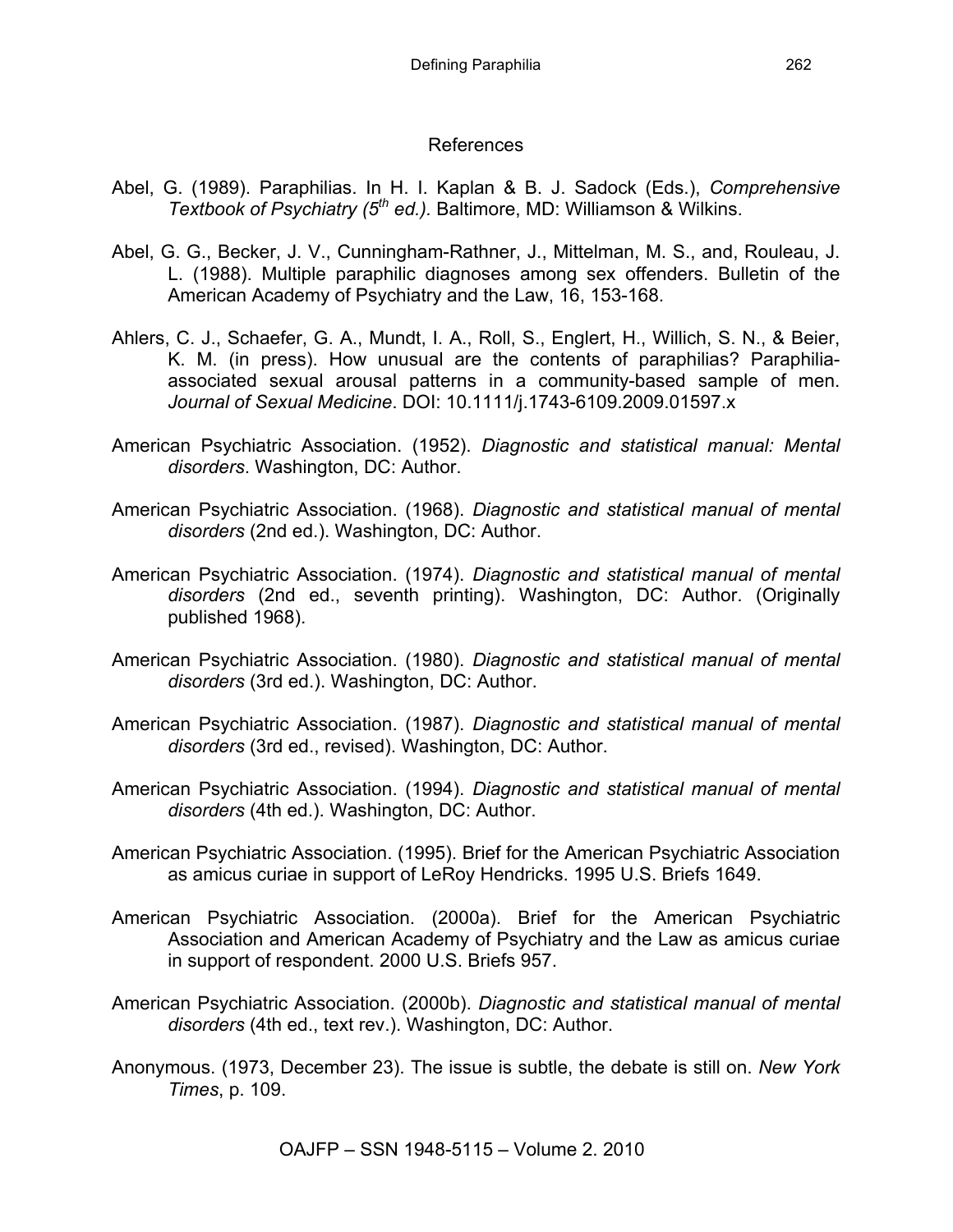- Apfelbaum, B. (1984). Sexual reality and how we dismiss it. Paper presented as part of Panel: "What is Sex For?", Annual meeting, American Association of the Advancement of Science, S.F. State University. Retrieved 02/28/2010 from http://www.bapfelbaumphd.com/Sexual\_Reality.html
- B4U-ACT. (2010). B4U-ACT urges DSM-V Paraphilias Subworkgroup to participate in meeting. Retrieved 07/21/2010 from http://b4uact.org/news.htm
- Bayer, R. (1987). *Homosexuality and American Psychiatry: The politics of diagnosis*. Princeton, NJ: Princeton University Press.
- Berlin, F. S. (2000). Treatments to change sexual orientation [Letter to the editor]. *American Journal of Psychiatry, 157,* 838.
- Berlin, F. S. (2002). Pedophilia: When is a difference a disorder? *Archives of Sexual Behavior, 31*, 479-480.
- Blanchard, R. (2009). DSM-5 Options: Paraphilias and Paraphilic Disorders, Pedohebephilic Disorder, and Transvestic Disorder. Paper presented at the 28<sup>th</sup> Annual Meeting of the Association for the Treatment of Sexual Abusers, October 1, 2009, Dallas, TX.
- Blanchard, R. (2010 a). The DSM diagnostic criteria for pedophilia. *Archives of Sexual Behavior*, *39,* 304-316.
- Blanchard, R. (2010 b). The DSM diagnostic criteria for transvestic fetishism. *Archives of Sexual Behavior, 39,* 363-372.
- Cantor, J. M., Blanchard, R., & Barbaree, H. (2009). Sexual Disorders. In P. H. Blaney & T. Millon (Eds.). *Oxford textbook of psychopathology. Second edition*. New York, NY: Oxford University Press.
- Carrigan, M. (in press). There's more to life than sex? Difference and commonality in the asexual community. *Sexualities*.
- Clark, L. A. (Ed.). (1999). The concept of disorder: Evolutionary analysis and critique. [Special section]. *Journal of Abnormal Psychology, 108*, 371-472.
- Crépault, C., & Couture, M. (1980). Men's erotic fantasies. *Archives of Sexual Behavior*, *9,* 565-581.
- Davis, D. L. (1998). The sexual and gender identity disorders. *Transcultural Psychiatry*, *35*, 401-412.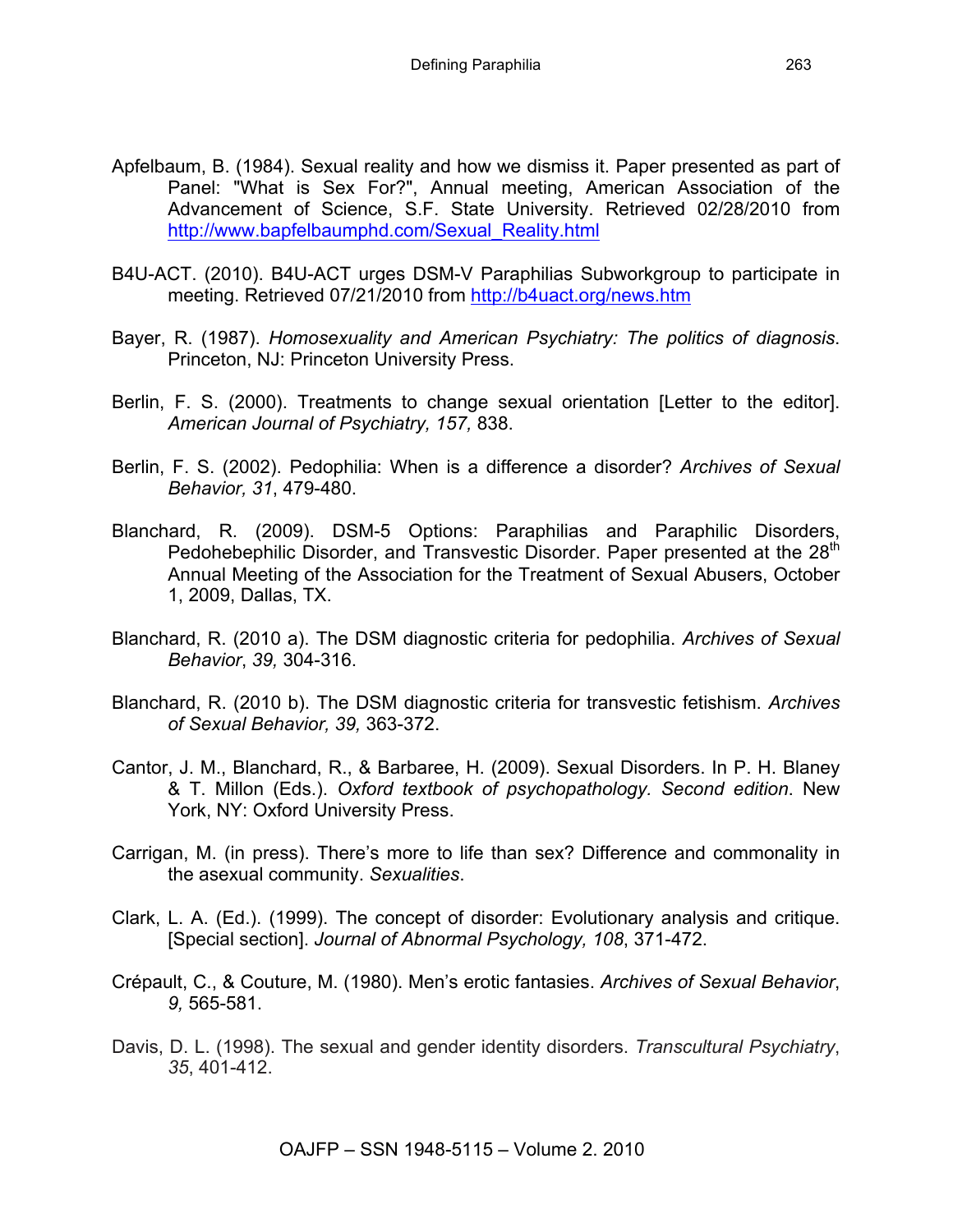- DeClue, G. (2009). Paraphilia NOS and sexual disorder NOS. *Open Access Journal of Forensic Psychology*, *1,* 1-29.
- Drescher, J. (2003). An interview with Robert L. Spitzer, MD, *Journal of Gay & Lesbian Psychotherapy*, *7,* 97-111
- Dixson, A. F. (2002). Abnormal erotosexual preferences in human beings: The nature of pedophilia. *Archives of Sexual Behavior*, *31*, 482.
- First, M. B., & Frances, A. (2008). Issues for DSM-5: Unintended consequences of small changes: The case of paraphilias [Editorial]. *American Journal of Psychiatry, 165*, 1240–1241.
- First, M. B., & Halon, R. L. (2008). Use of DSM paraphilia diagnoses in sexually violent predator commitment cases. *Journal of the American Academy of Psychiatric Law*, *36*, 443-454.
- Frances, A. (March, 17, 2010). DSM5 and sexual disorders—just say no. *Psychiatric Times*. Retrieved June 19, 2010, from http://www.psychiatrictimes.com/dsm-5/content/article/10168/1539921
- Franklin, K. (2009). The public policy implications of "hebephilia": A response to Blanchard et al. [Letter to the editor]. *Archives of Sexual Behavior, 38,* 319-320.
- Franklin. K. (in press). Hebephilia: Quintessence of diagnostic pretextuality. *Behavioral Science and the Law*. DOI: 10.1002/bsl.934
- Freund, K., & Blanchard, R. (1986). The concept of courtship disorder. Journal of Sex and Marital Therapy, *12,* 79–92.
- Friedman, R. C. (2002). Pedophilia: Morality and psychopathology. *Archives of Sexual Behavior*, *31*, 484-485.
- Gert, B. (1992). A sex inconsistency in DSM-III-R: The definition of mental disorder and the definition of paraphilias. *Journal of Medicine and Philosophy, 17,* 155–171.
- Green, R. (2002a). Is pedophilia a mental disorder? *Archives of Sexual Behavior, 31*, 467–471.
- Green, R. (2002b). Rejoinder. *Archives of Sexual Behavior, 31*, 505-507.
- Green, R. (2010). Sexual preference for 14-year-olds as a mental disorder: You can't be serious!! *Archives of Sexual Behavior*, *39*, 585-586.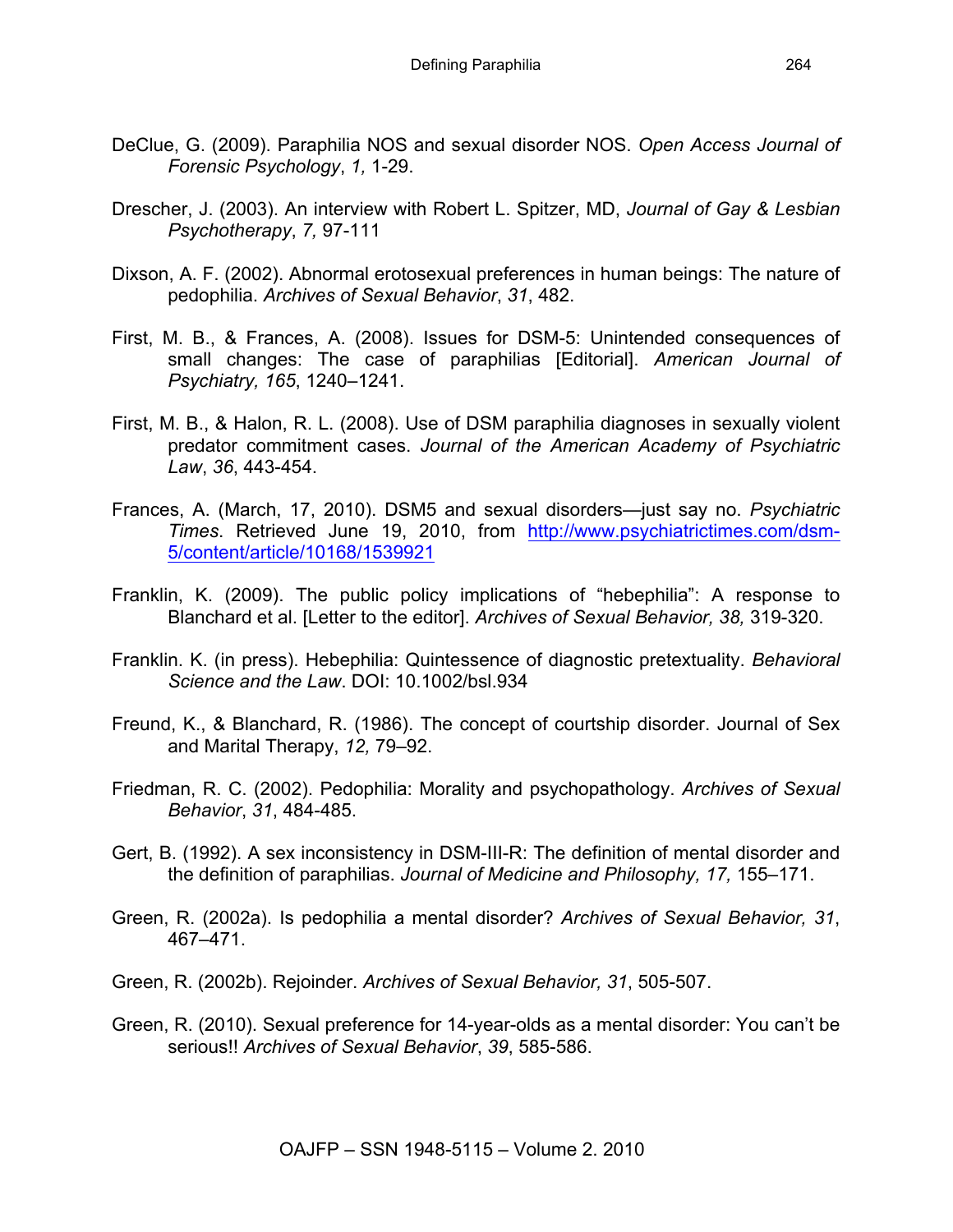- Hill, A., Habermann, N., Berner, W., & Briken, P. (2006). Sexual sadism and sadistic personality disorder in sexual homicide. *Journal of Personality Disorders*, 20, 671–684.
- Hinderliter, A. C. (2009). Methodological Issues for Studying Asexuality [Letter to the editor]. *Archives of Sexual Behavior*, *38*, 619-621.
- Hinderliter, A. C. (In press-a). Defining paraphilia in DSM-5: Do not disregard grammar. *Journal of Sex and Marital Therapy*.
- Hinderliter, A. C. (In press-b). Disregarding science, clinical utility, and the DSM's definition of mental disorder: The case of exhibitionism, voyeurism, and frotteurism [Letter to the editor]. *Archives of Sexual Behavior*. DOI 10.1007/s10508-010-9654-8
- Jordan, E. P. (Ed). (1942). *Standard Nomenclature of Disease*. (3rd edition). Chicago, IL: American Medical Association.
- Kafka, M. P. (2010). The DSM diagnostic criteria for fetishism. *Archives of Sexual Behavior*, *39*, 357-362.
- Kansas v. Crane, 534 U.S. 407 (2002).
- Kansas v. Hendricks, 521 U.S. 346 (1997).
- Kim, E. (in press). How much sex is healthy? The pleasures of asexuality. In J. M. Metzl and A. Kirkland (Eds). *Against Health: How health became the new morality*.
- Knight, R. (2010) Is a diagnostic category for paraphilic coercive disorder defensible? *Archives of Sexual Behavior*, *39*, 419-426.
- Knight, R. A., & Prentky, R. A. (1990). Classifying sexual offenders: the development and corroboration of taxonomic models. In W. L. Marshall, D. R. Laws, & H. E. Barbaree (Eds.), Handbook of sexual assault: issues, theories, and treatment of the offender ( pp. 27–52). New York: Plenum.
- Krueger, R. B. (2010a). The DSM diagnostic criteria for sexual masochism. *Archives of Sexual Behavior*, *39*, 346-356.
- Krueger, R. B. (2010b). The DSM diagnostic criteria for sexual sadism. *Archives of Sexual Behavior*, *39*, 325-345.
- Krueger, R. B., & Kaplan, M. S. (2002). A favorable view of the DSM-IV diagnosis of pedophilia and empathy for the pedophile. *Archives of Sexual Behavior*, *31*, 486- 488.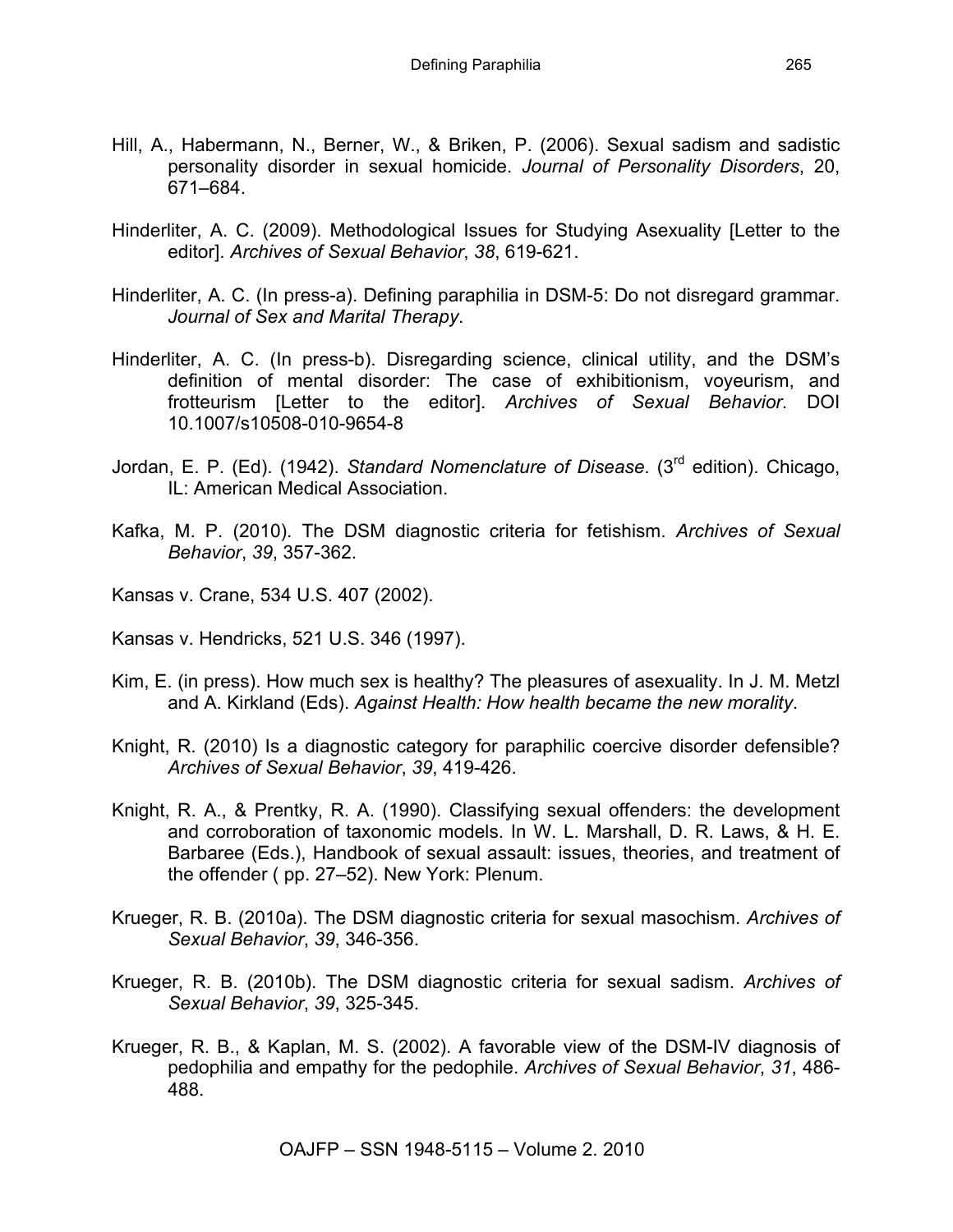- Långström, N. (2010). The DSM diagnostic criteria for exhibitionism, voyeurism, and frotteurism. *Archives of Sexual Behavior*, *39*, 349-356.
- Levenson, J. L. (2004). Reliability of sexually violent predator civil commitment criteria in Florida. *Law and Human Behavior, 28*, 357–368.
- Lilienfeld, S. O., & Marino, L. (1995). Mental disorder as a Roschian concept: A critique of Wakefield's "harmful dysfunction" analysis. *Journal of Abnormal Psychology, 104,* 411-420.
- Marshall, W. L., & Kennedy, P. (2003). Sexual sadism in sexual offenders. An elusive diagnosis. *Aggression and Violent Behavior, 8*, 1–22.
- Marshall, W. L., Kennedy, P., & Yates, P. (2002). Issues concerning the reliability and validity of the diagnosis of sexual sadism applied in prison settings. *Sexual Abuse: A Journal of Research and Treatment*, *14*, 301–311.
- Marshall, W. L., Kennedy, P., Yates, P., & Serran, G. A. (2002). Diagnosing sexual sadism in sexual offenders: Reliability across diagnosticians. *International Journal of Offender Therapy and Comparative Criminology, 46*, 668–677.
- Money, J. (1984). Paraphilias: Phenomenology and classification. *American Journal of Psychotherapy*, *38*, 164-178.
- Moser, C. (2001). Paraphilia: A critique of a confused concept. In P. J. Kleinplatz (Ed.), *New directions in sex therapy* (Pp. 91–108). Philadelphia, PA: Brunner-Routledge.
- Moser, C., & Kleinplatz, P. J. (2005). DSM-IV-TR and the paraphilias: An argument for removal. *Journal of Psychology & Human Sexuality, 17*, 91–109.
- Kleinplatz, P.J. & Moser, C. (Eds.). (2006). *Sadomasochism: Powerful pleasures*. Binghamton, NY: Harrington Park Press, Inc.
- O'Donohue, W., Regev, L. G., & Hagstrom, A. (2000). Problems with the *DSM–IV*  diagnosis of pedophilia. *Sexual Abuse: A Journal of Research and Treatment, 12,* 95–105.
- Packard, R. L., & Levenson, J. S. (2006). Revisiting the reliability of diagnostic decisions in sex offender civil commitment. *Sex Offender Treatment*, 1(3).fs
- Sadler, J. Z. (2005). *Values and Psychiatric Diagnosis*. Oxford, UK: Oxford University Press.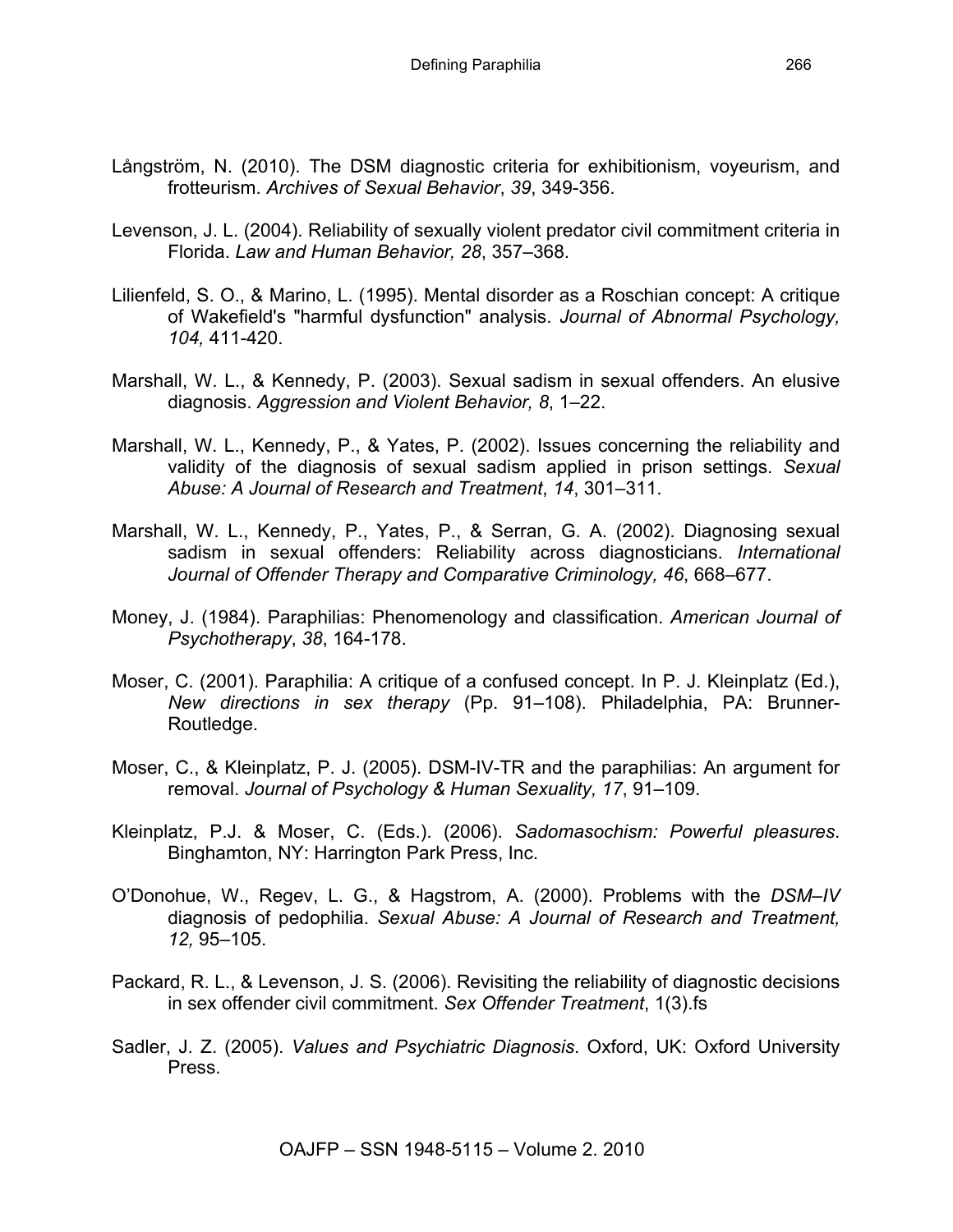- Sadler, J. Z., & Agich, G. (1995). Diseases, functions, values, and psychiatric classification. *Philosophy, Psychiatry, and Psychology, 2,* 219- 231.
- Scherrer, K. (2008). Asexual Identity: Negotiating identity, negotiating desire. *Sexualities*, *11*, 621-641
- Schmidt, C. W., Schiavi, R., Schover, L., Segraves, R. T., & Wise, T. N. (1998). DSM-IV sexual disorders: final overview. In T. A. Widiger, A. J. Frances, H. A. Pincus, R. Ross, M. B. First, W. Davis, M. Kline (Eds). *DSM-IV Sourcebook* vol. 4. Washington, DC: American Psychiatric Association, 1087-1095.
- Schmidt, G. (2002). The dilemma of the male pedophile. *Archives of Sexual Behavior*, 31, 473-477.
- Seto, M. C. (2002). Precisely defining pedophilia. *Archives of Sexual Behavior*, *31*, 498- 449.
- Silverstein, C. (1977). Even psychiatry can profit from its past mistakes. *Journal of Homosexuality, 2(2),* 153-158.
- Silverstein, C. (1984). The ethical and moral implications of sexual classification: A commentary. *Journal of Homosexuality, 9(4)*, 29-38.
- Silverstein, C. (2009). The implications of removing homosexuality from the *DSM* as a mental disorder [Letter to the editor]. *Archives of Sexual Behavior*, 161-163
- Spitzer, R. L. (1981a). The diagnostic status of homosexuality in DSM-III: A reformulation of the issues. *American Journal of Psychiatry*, *138,* 210-215.
- Spitzer, R. L. (1981b, October). Nonmedical myths and the DSM-III. *APA Monitor,* pp. 3, 33.
- Spitzer, R. L. (2005). Sexual and gender identity disorders: Discussion of questions for DSM-5. *Journal of Psychology & Human Sexuality, 17(3/4)*, 111–116.
- Spitzer, R. L., & Endicott, J. (1978). Medical and mental disorder: Proposed definition and criteria. In R. L. Spitzer & D. F. Klein (Eds.), *Critical issues in psychiatric diagnosis* (pp. 15-39). New York, NY: Raven Press.
- Spitzer, R. L., & Wakefield, J. C. (1999). DSM-IV diagnostic criteria for clinical significance: Does it help solve the false positive problem? *American Journal of Psychiatry*, *156*, 1865-1864.
- Spitzer, R. L., & Wakefield, J. C. (2002) Why pedophilia is a disorder of sexual attraction—at least sometimes. *Archives of Sexual Behavior*, *31*, 499-500.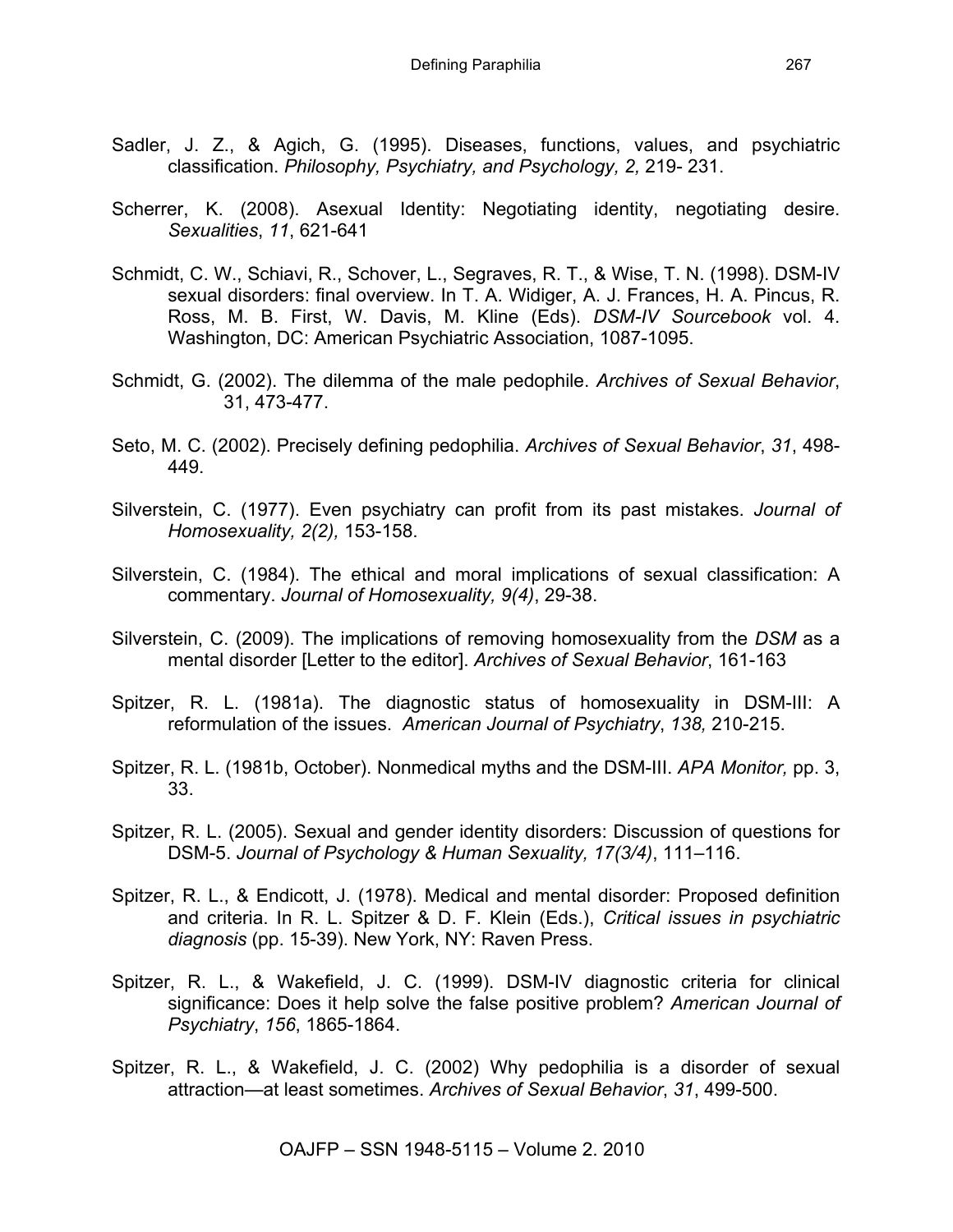- Spitzer, R. L., & Williams, J. B. W. (1982). The definition and diagnosis of mental disorder. In W. R. Gore (Ed.), *Deviance and mental illness* (pp. 15-31). Beverly Hills, CA: Sage.
- Spitzer, R. L., Williams, J. B. W., & Skodol, A. E. (1980) DSM-III: The major achievements and an overview. *American Journal of Psychiatry*, *137*, 151-164.
- Spitzer, R. L., & Wilson, P. T. (1968) A guide to the American Psychiatric Association's new diagnostic nomenclature. *The American Journal of Psychiatry*, *124*, 1619- 1629.
- Stein, D. J., Phillips, K. A., Bolton, D., Fulford, K. W. M., Sadler, J. Z., & Kendler, K. S., (in press) What is a mental/psychiatric disorder? From DSM-IV to DSM-V. *Psychological Medicine,* doi:10.1017/S0033291709992261
- Sue, D. (1979). Erotic fantasies of college students during coitus. *Journal of Sex Research*, *15*, 299-305.
- Suppe, F. (1984). Classifying sexual disorders. *Journal of Homosexuality*, *9(4)*, 9-28
- Tiefer, L. (2004). *Sex is not a natural act & other essays* (2nd ed.). Boulder, CO: Westview Press.
- Tiefer, L., Hall, M., & Tavris, C. (2002) Beyond dysfunction: A new view of women's sexual problems. *Journal of Sex and Marital Therapy, 28(s)*, 225-232.
- Thornton, D. (2010) Evidence regarding the need for a diagnostic category for a coercive paraphilia. *Archives of Sexual Behavior, 39*, 411-418.
- Wakefield, J. C. (1992a). The concept of mental disorder: On the boundary between biological facts and social values. *American Psychologist, 47,* 373-388.
- Wakefield, J. C. (1992b). Disorder as harmful dysfunction: A conceptual critique of *DSM-III-R'*s definition of mental disorder. *Psychological Review, 99,* 232-247.
- Wakefield, J. C. (1993). Limits of operationalization: A critique of Spitzer and Endicott's (1978) proposed operational criteria for mental disorder. *Journal of Abnormal Psychology, 102,* 160-172.
- Wakefield, J. C. (1999). Evolutionary versus prototype analyses of the concept of disorder. *Journal of Abnormal Psychology*, 108, 374-399.
- World Health Organization. (1977). The international classification of diseases (9th rev.). Geneva: Author.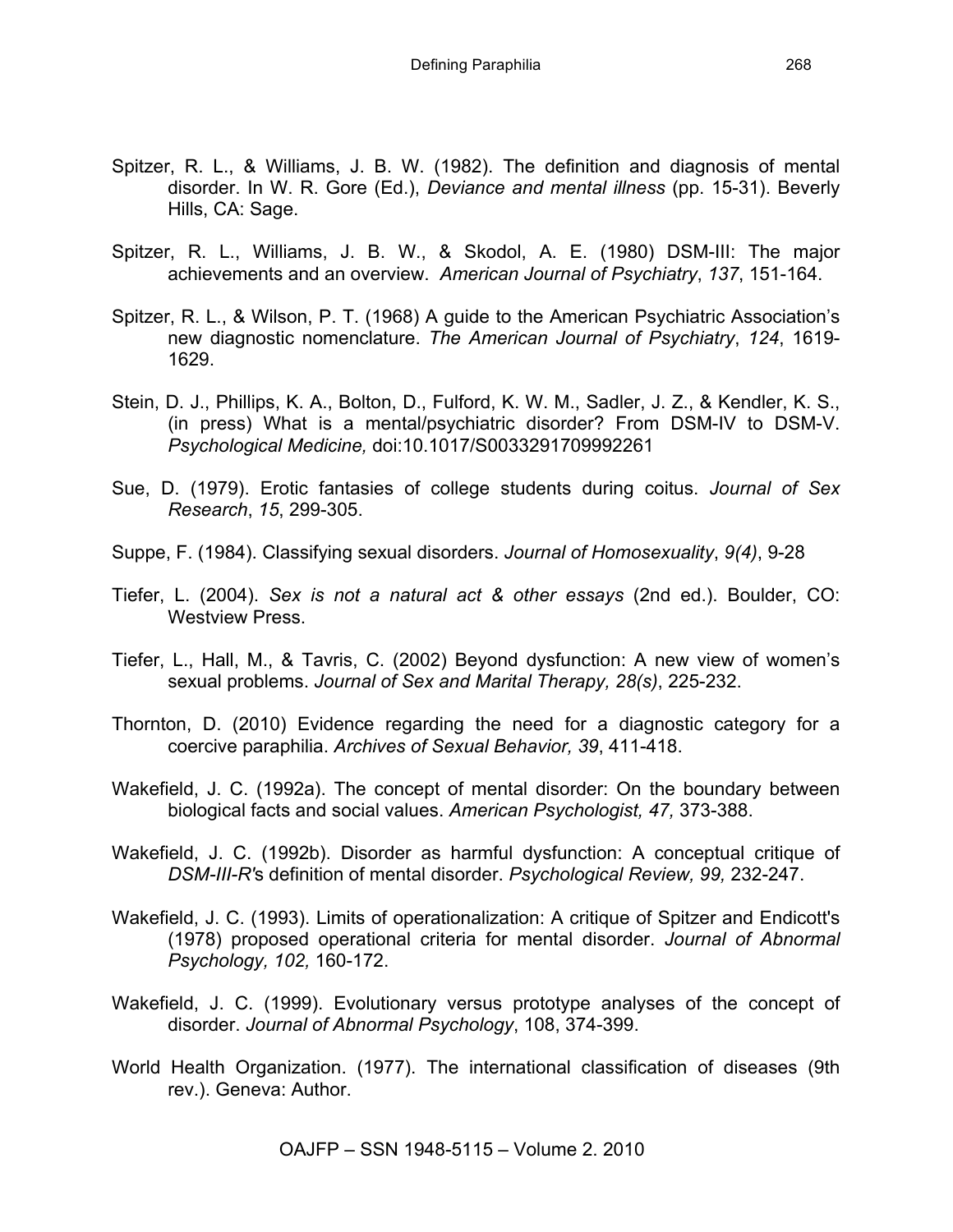- Zander, T. K. (2005). Civil commitment without psychosis: The law's reliance on the weakest link in psychodiagnosis. *Journal of Sexual Offender Civil Commitment: Science and the Law, 1,* 17–82.
- Zander, T. K. (2009). Adult sexual attraction to early-stage adolescents: Phallometry doesn't equal pathology [Letter to the editor]. *Archives of Sexual Behavior*, *38,*  331-334.
- Zonona, H. V., Abel, G., Bradford, J., Hoge, S. K., Metzner, J., Becker, J. Bonnie, R., Fitch, L., & Hughes, L. (1999). *Dangerous sex offenders. A task force report of the American Psychiatric Association.* Washington, DC: American Psychiatric Association.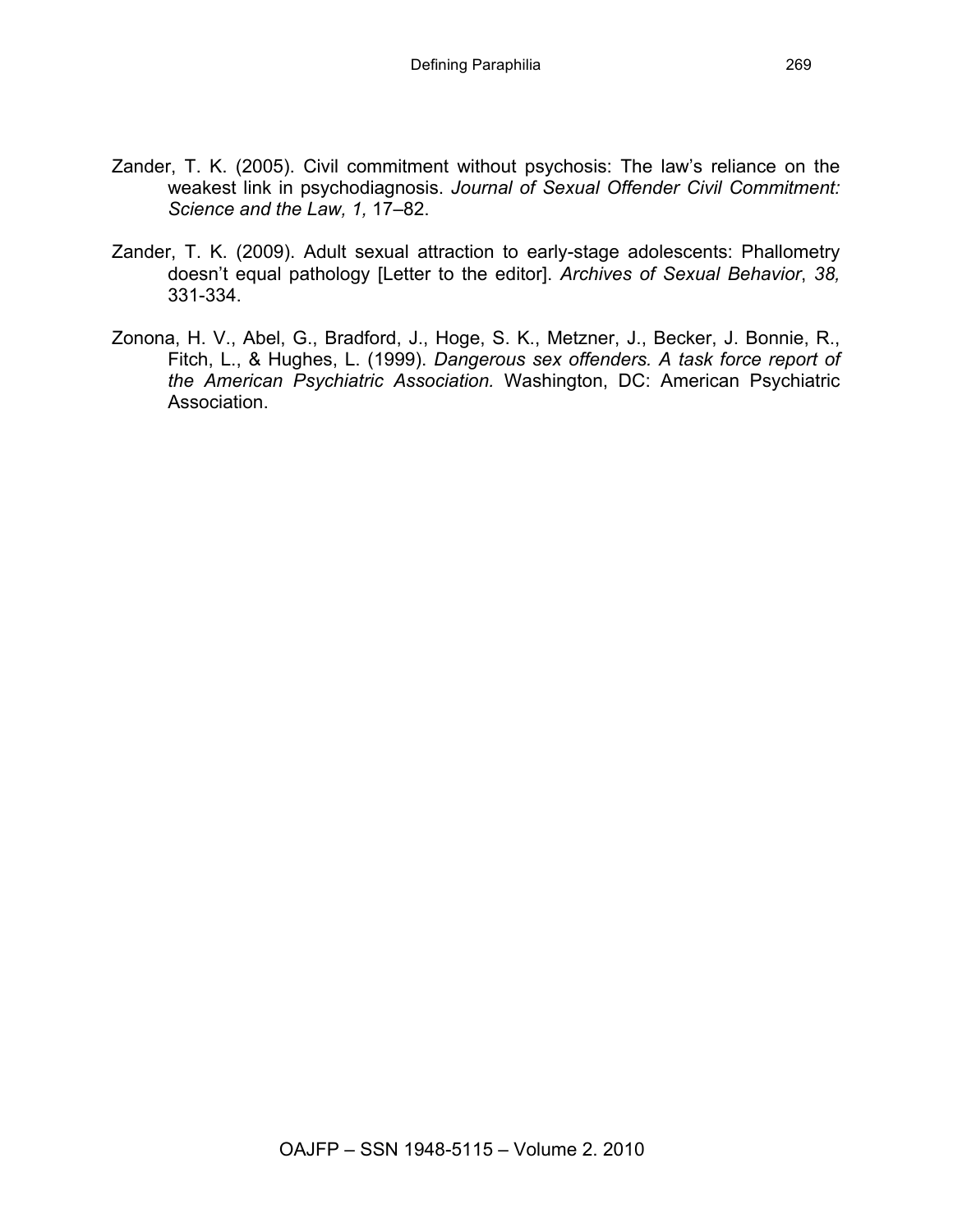#### **Appendix A: Definitions of Sexual Deviation(s)/Paraphilias from DSM-I to the Present**

# **Standard Nomenclature of Disease 3rd edition (Jordan, 1942)**

*Name*: Psychopathic personality with pathologic sexuality.16

*Additional Text*: "Indicate symptomatic manifestations (page 508), e.g., 991 homosexuality, 992 erotomania, 993 sexual perversion, 994 sexual immaturity."

# **DSM-I (American Psychiatric Association, 1952)**

*Definition*: "This diagnosis is reserved for deviant sexuality which is not symptomatic of more extensive syndromes, such as schizophrenia and obsessional reactions. The term includes most of the cases formerly classed as 'psychopathic personality with pathologic sexuality.' The diagnosis should specify the type of the pathological behavior, such as homosexuality, transvestism, pedophilia, fetishism, and sexual sadism (including rape, sexual assault, mutilation)" (pp. 38-39).

*Diagnoses listed*: Sexual Deviation is a single diagnosis.

# **DSM-II (American Psychiatric Association, 1968)**

*Definition: "*This category is for individuals whose sexual interests are directed primarily toward objects other than people of the opposite sex, toward sexual acts not usually associated with coitus, or toward coitus performed under bizarre circumstances, as in necrophilia, pedophilia, sexual sadism, and fetishism. Even though many find their practices distasteful, they remain unable to substitute normal sexual behavior for them. This diagnosis is not appropriate for individuals who perform deviant sexual acts because normal sexual objects are not available to them" (p. 44).

*Diagnoses listed*: Fetishism, Pedophilia, Transvestitism, Exhibitionism, Voyeurism, Sadism, Masochism, Other sexual deviation, Unspecified sexual deviation.

# **DSM-III (American Psychiatric Association, 1980)**

*Introduction to the Psychosexual Disorders*: "The Paraphilias are characterized by arousal in response to sexual objects or situations that are not part of normative arousal-activity patterns and that in varying degrees may interfere wit the capacity for reciprocal affectionate sexual activity" (p. 261).

<sup>&</sup>lt;sup>16</sup> Other varieties of psychopathic personality were also listed.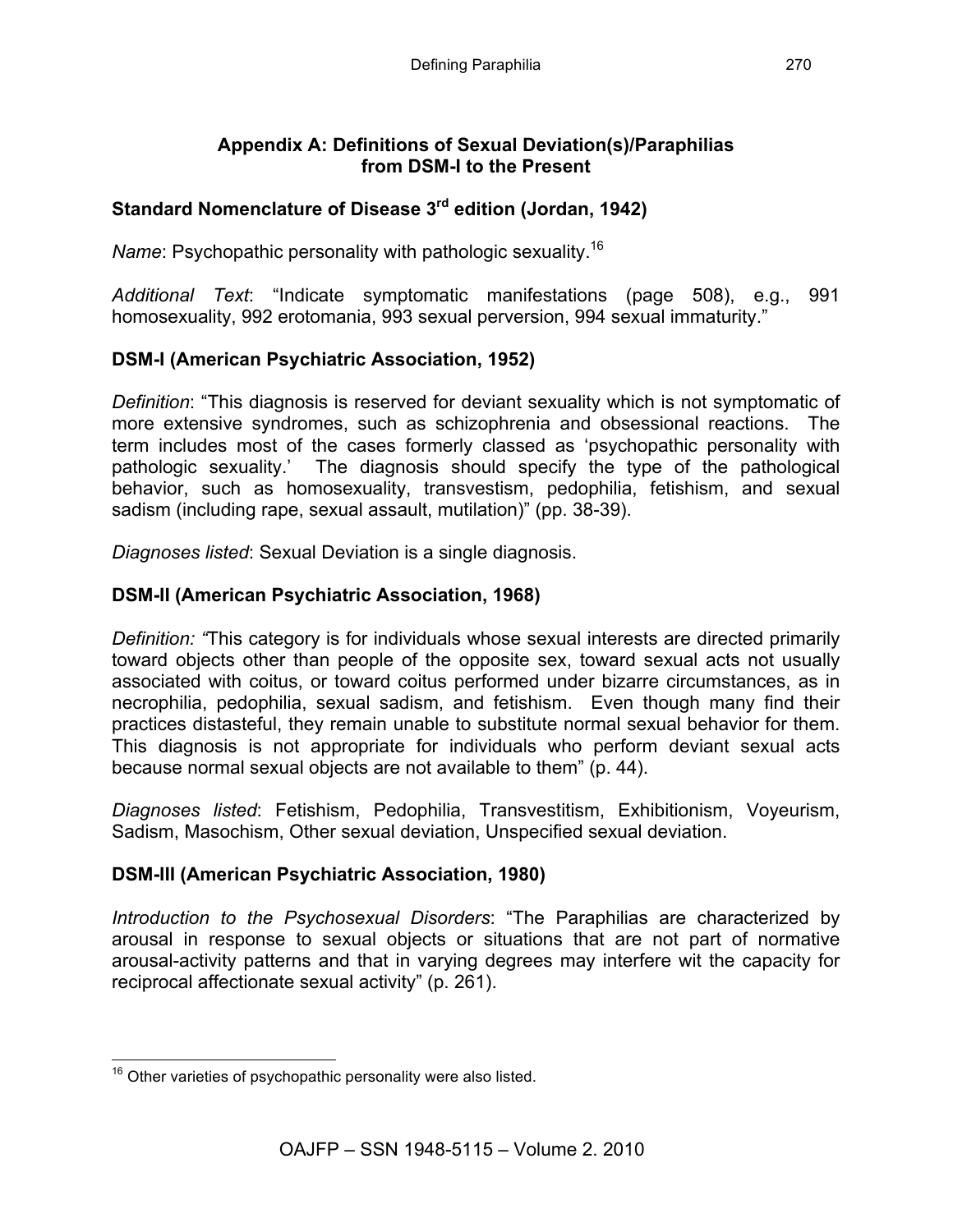*Introduction to the Paraphilias*: "The essential feature of disorders in this subclass is that unusual or bizarre imagery or acts are necessary for sexual excitement. Such imagery or acts tend to be insistently and involuntarily repetitive and generally involve either: (1) preference for use of a non-human object for sexual arousal, (2) repetitive sexual activity with humans involving real or simulated suffering or humiliation, or (3) repetitive sexual activity with nonconsenting partners" (p. 266).

*Diagnoses listed*: Fetishism, Transvestism, Zoophilia, Pedophilia, Exhibitionism, Voyeurism, Sexual Maochism, Sexual Sadism.

*Atypical Paraphilias*: Coprophilia, Frotteurism, Klismaphilia, Necrophilia, Telephone Scatologia, Urophilia

## **DSM-III-R (American Psychiatric Association, 1987)**

*Introduction to the Sexual Disorders*: "The Paraphilias are characterized by arousal in response to sexual objects or situations that are not part of normative arousal-activity patterns and that in varying degrees may interfere with the capacity for reciprocal affectionate sexual activity" (p. 279).

*Introduction to the Paraphilias*: "The essential feature of disorders in this subclass is recurrent intense sexual urges and sexually arousing fantasies generally involving either (1) nonhuman objects, (2) the suffering or humiliation of oneself or one's partner (not merely simulated), or (3) children or other nonconsenting persons. The diagnosis is made only if the person has acted on these urges, or is markedly distressed by them" (p. 279).

*Diagnoses listed*: Exhibitionism, Fetishism, Frotteurism, Pedophilia, Sexual Masochism, Sexual Sadism, Transvestic Fetishism, and Voyeurism.

*Paraphila NOS*: Telephone scatologia, Necrophilia, Partialism, Zoophilia, Coprophlia, Klismaphilia, Urophilia.

### **DSM-IV (American Psychiatric Association, 1994)**

*Introduction to the Sexual and Gender Identity Disorders*: "The **Paraphilias** [emphasis in original] are characterized by recurrent, intense sexual urges, fantasies, or behaviors that involve unusual objects, activities, or situations and cause clinically significant distress or impairment in social, occupational, or other important areas of functioning" (p. 493).

*Introduction to the Paraphilias:* "The essential features of a Paraphilia are recurrent, intense sexually arousing fantasies, sexual urges, or behaviors generally involving 1) nonhuman objects, 2) the suffering or humiliation of oneself or one's partner, or 3) children or other nonconsenting persons, that occur over a period of at least 6 months